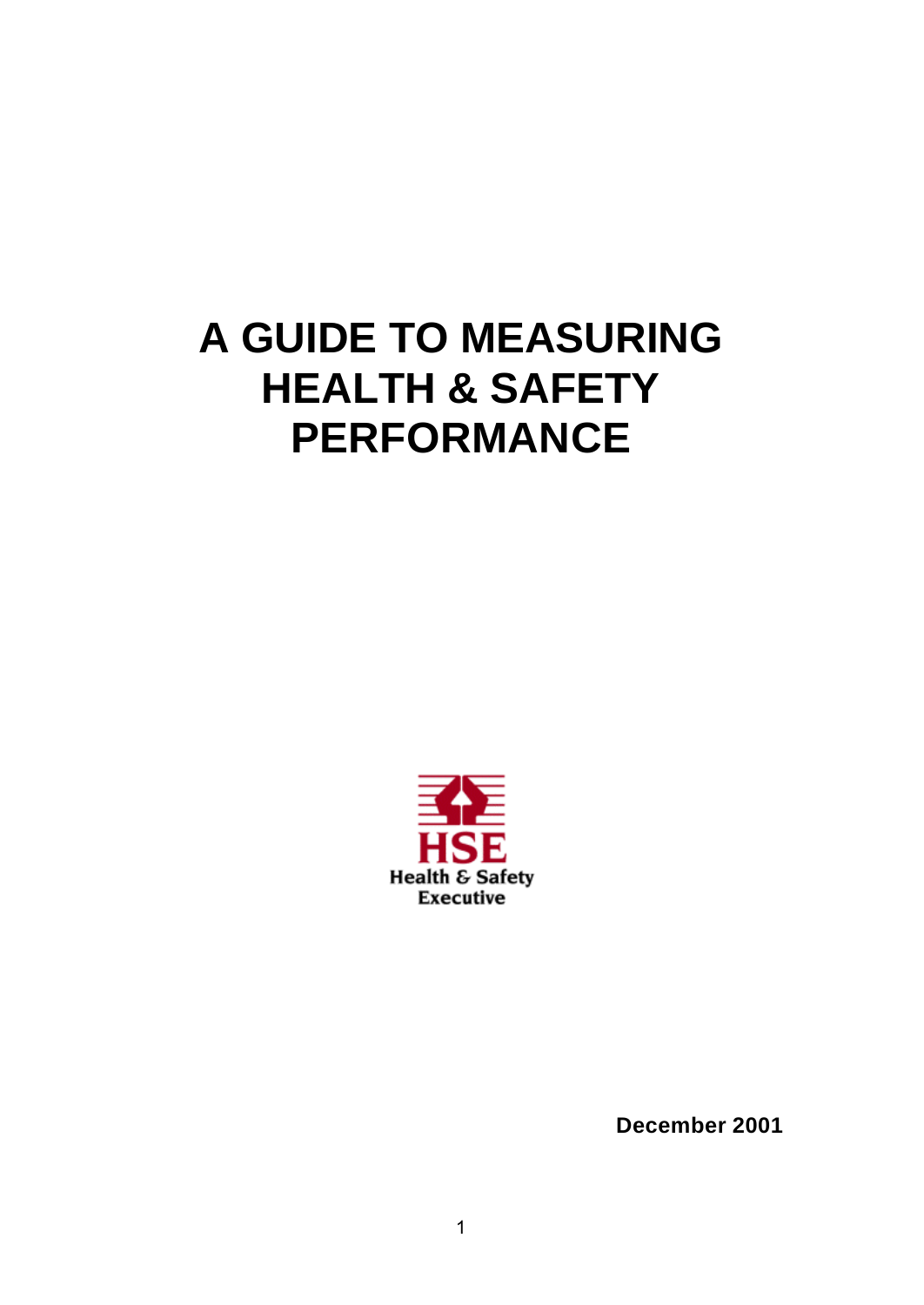## **MEASURING HEALTH AND SAFETY PERFORMANCE**

#### **Contents**

Introduction *How will this guidance help me? What the guidance is not Why is guidance necessary?*

Why measure performance? *Introduction Providing information Answering questions Decision making Addressing different information needs*

What to measure *Introduction Measuring the hazard burden Measuring the health and safety management system Measuring failure - reactive monitoring Measuring the health and safety culture Planning and implementing - a more detailed look*

When to measure performance

Who should measure performance

How to measure performance *Introduction Deriving performance measures*

References

Further information

Feedback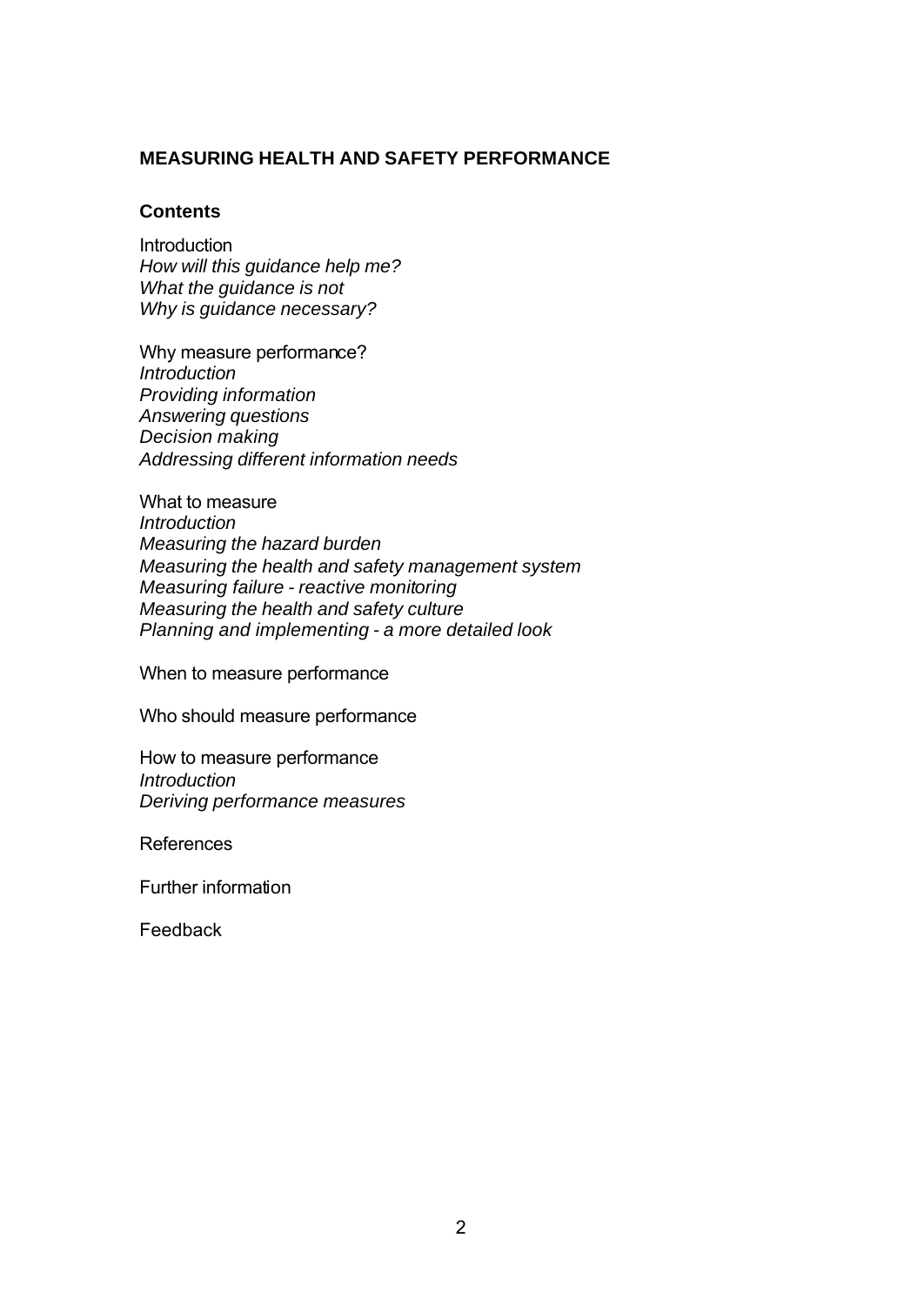# **INTRODUCTION**

This new document developed by HSE provides practical guidance for people who understand the principles of health and safety management and wish to improve the measurement of health and safety performance in their organisations. We would welcome feedback on the ideas presented here.

The guidance on measuring health and safety performance is organised under these main headings:

- Why measure?
- What to measure.
- When to measure.
- Who should measure.
- How to measure.

The guidance expands on the *Measuring performance* chapter in HSE's publication HSG65 Successful health and safety management,<sup>1</sup> which provides guidance on managing health and safety. The chapter *Planning and implementing* from HSG 65 has been included with this guidance to provide background information which will put it into context. You may find it useful to read this chapter first.

## **How will this guidance help me?**

Measuring health and safety is not easy and there are no simple answers. But this guidance provides:

- HSE's emerging views on this dynamic and important subject;
- information to help you improve your organisation's health and safety performance measurement; and
- an opportunity for HSE to share ideas with others across the world. We would like to capture your views and experience in order to develop and expand the ideas further.

There are key questions which the most senior managers in an organisation should be asking themselves. These are:

What information is available to assure me that throughout the organisation arrangements to control health and safety risks:

- are in place;
- comply with the law as a minimum; and
- operate effectively?

This guidance aims to give you some useful information to help you address these questions. It provides: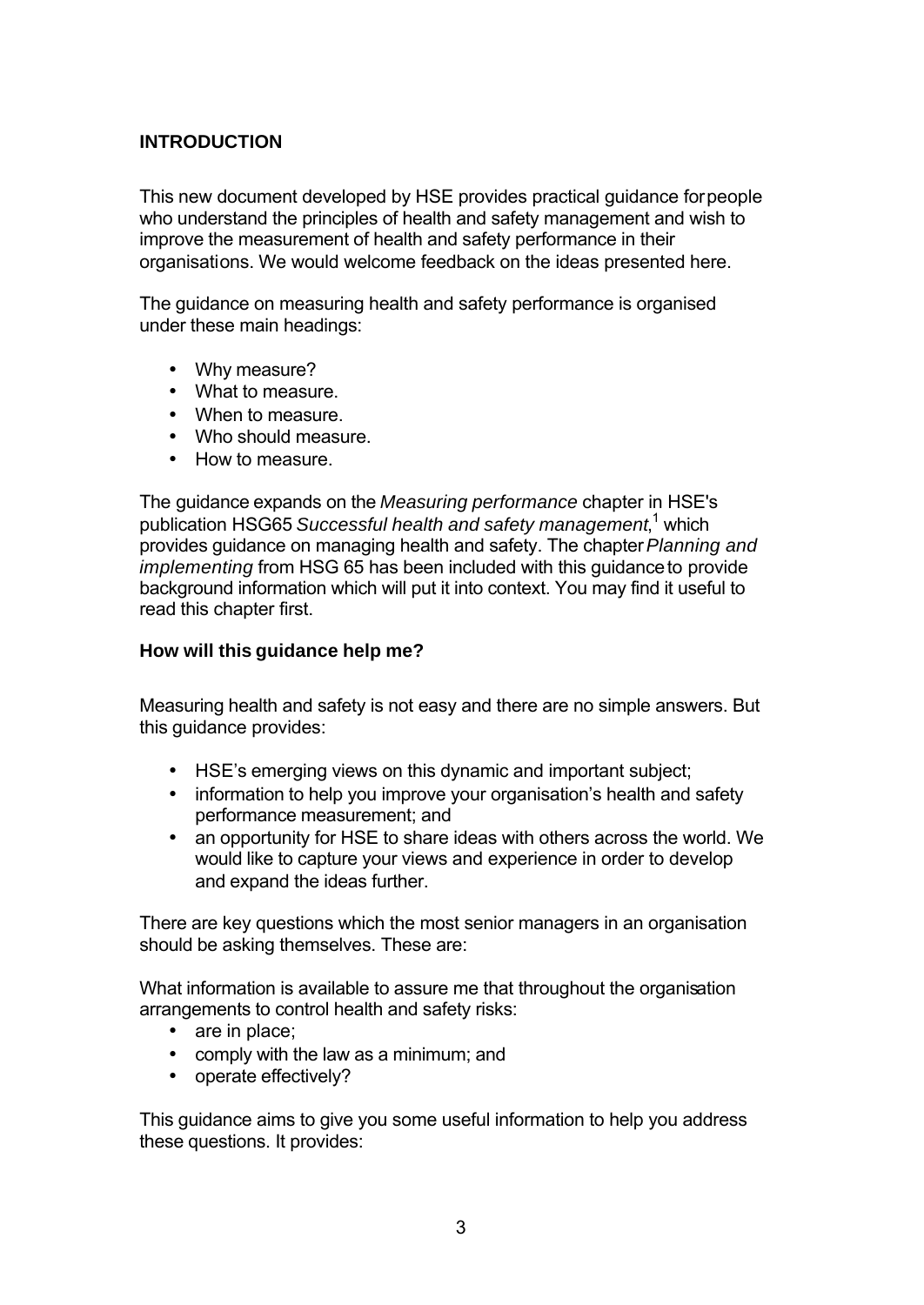- a framework for measuring health and safety performance;
- guidance on developing health and safety performance measures relevant to your organisation; and
- useful references to information sources on performance measurement generally, including tools and techniques.

#### **What the guidance is not**

This guidance does not provide:

- a simple checklist for measuring health and safety management;
- a simple answer to the question 'how do we measure our health and safety performance?'; or
- a definitive list of health and safety performance measures suitable for all organisations.

## **Why is guidance necessary?**

Measurement is a key step in any management process and forms the basis of continual improvement. If measurement is not carried out correctly, the effectiveness of the health and safety management system is undermined and there is no reliable information to inform managers how well the health and safety risks are controlled.

In the UK, the HSC and Government's *Revitalising Health and Safety*<sup>2</sup> strategy and the requirements of the Turnbull Report<sup>3</sup> on corporate governance provide a renewed focus on health and safety performance and the control of health and safety risks.

Although there is much information available on performance measurement generally, there is little which looks at health and safety in particular which organisations can apply to their own circumstances.

HSE's experience is that organisations find health and safety performance measurement a difficult subject. They struggle to develop health and safety performance measures which are not based solely on injury and ill health statistics.

## *The traditional approach to measuring health and safety performance*

If managing directors or CEOs were asked how they measured their companies' performance, they would probably mention measures like percentage profit, return on investment or market share. A common feature of the measures quoted would be that they are generally positive in nature reflecting achievement - rather than negative, reflecting failure.

If the same people were asked how they measured their companies' health and safety performance, it is likely that the only measure quoted would be injury statistics. While the general business performance of an organisation is subject to a range of positive measures, for health and safet it too often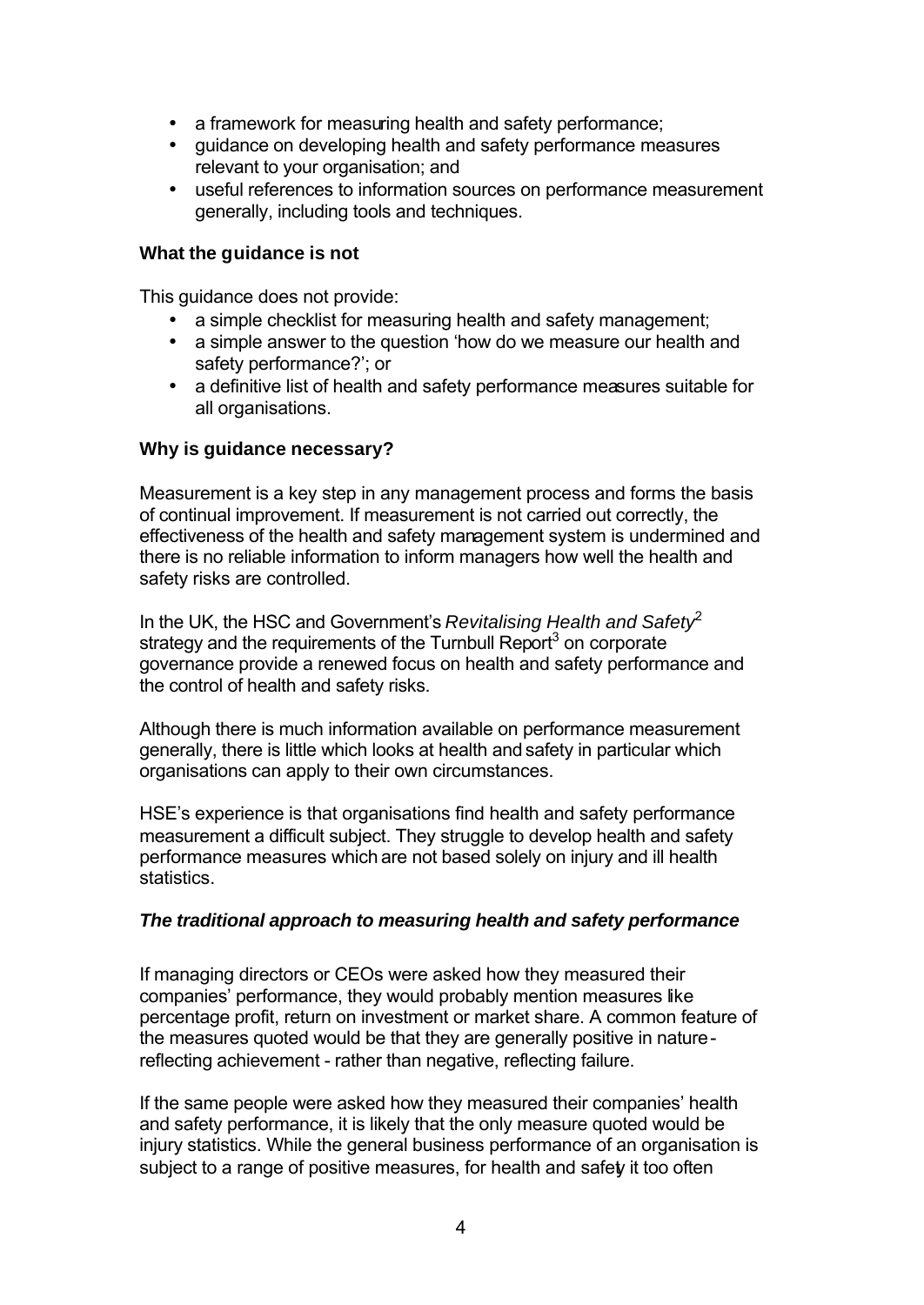comes down to one negative measure, injury and ill health statistics measures of failures.

Health and safety differs from many areas measured by managers because success results in the absence of an outcome (injuries or ill health) rather than a presence. But a low injury or ill-health rate, even over a period of years, is no guarantee that risks are being controlled and will not lead to injuries or ill health in the future. This is particularly true in organisations where there is a low probability of accidents but where major hazards are present. Here the historical record can be a deceptive indicator of safety performance.

Organisations need to recognise that there is no **single** reliable measure of health and safety performance. What is required is a 'basket' of measures or a 'balanced scorecard', providing information on a range of health and safety activities.

As organisations recognise the importance of managing health and safety they become aware of the problems with using injury and ill-health statistics **alone** as the **only** measure of health and safety performance.

## *Some problems with injury/ill health statistics*

- Under-reporting an emphasis on injury and ill-health rates as a measure, particularly when related to reward systems, can lead to such events not being reported so as to 'maintain' performance.
- Whether a particular event results in an injury is often a matter of chance, so it will not necessarily reflect whether or not a hazard is under control. An organisation can have a low injury rate because of luck or fewer people exposed, rather than good health and safety management.
- Injury rates often do not reflect the potential severity of an event, merely the consequence. For example, the same failing to adequately guard a machine could result in a cut finger or an amputation.
- People can stay off work for reasons which do not reflect the severity of the event.
- There is evidence to show there is not necessarily a relationship between 'occupational' injury statistics (eg slips, trip and falls) and control of major accident hazards (eg loss of containment of flammable or toxic material).
- A low injury rate can lead to complacency.
- A low injury rate results in few data points being available.
- There must have been a failure, ie injury or ill health, in order to get a data point.
- Injury statistics reflect outcomes not causes.

Because of the drawbacks associated with the use of injury and ill-health data alone as a means of measuring performance, some organisations have recognised they need more proactive or 'up stream' measures of performance. Generally this is translated into a search for things which can be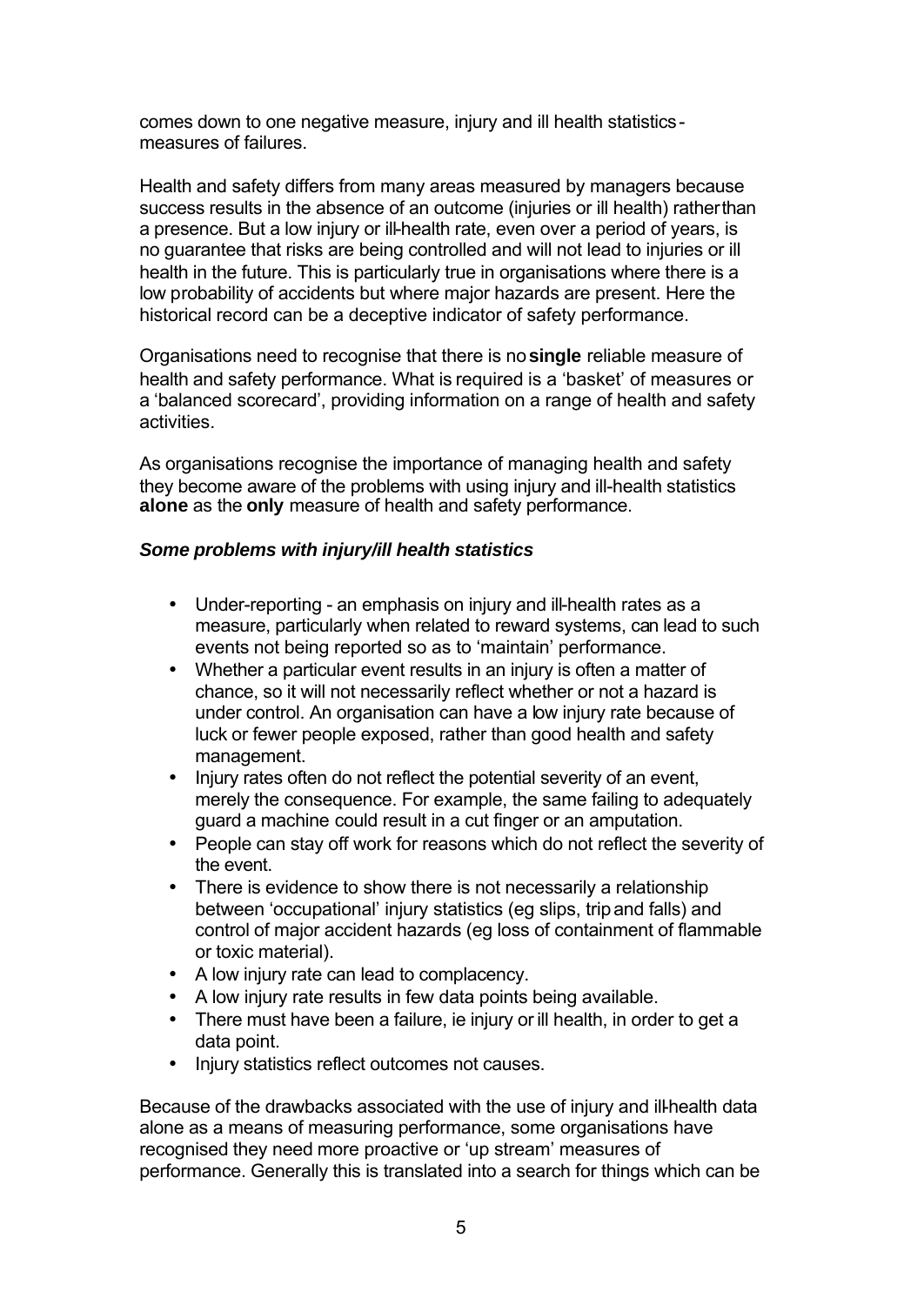easily counted, such as numbers of training courses or numbers of inspections.

What is usually absent is a systematic approach to deriving these measures and how they link to the risk control process. This is similar to the period before the appearance of health and safety management system models, when there was activity on health and safety but little understanding of where that activity fitted within the overall health and safety management framework.

The scatter-gun or random approach, based purely on what is easiest to measure, is of limited value. The resultant data provides no information on how the figure was arrived at, whether it is 'acceptable' (ie good/bad) or the quality and effectiveness of the activity. A more disciplined approach to health and safety performance measurement is required. This needs to develop as the health and safety management system develops.

This is important not only to ensure that measurement is effective but also to ensure effective use of the resources used to measure performance. The rest of this guidance provides a framework to help you develop a more disciplined approach to health and safety performance measurement.

#### **WHY MEASURE PERFORMANCE?**

#### **Introduction**

*'You can't manage what you can't measure' - Drucker 'If you don't know where you are going, chances are you will end up somewhere else' - Yogi Berra*

Measurement is an accepted part of the 'plan-do-check-act' management process. Measuring performance is as much part of a health and safety management system as financial, production or service delivery management. The HSG 65 framework for managing health and safety, illustrated in Figure 1, shows where measuring performance fits within the overall health and safety management system.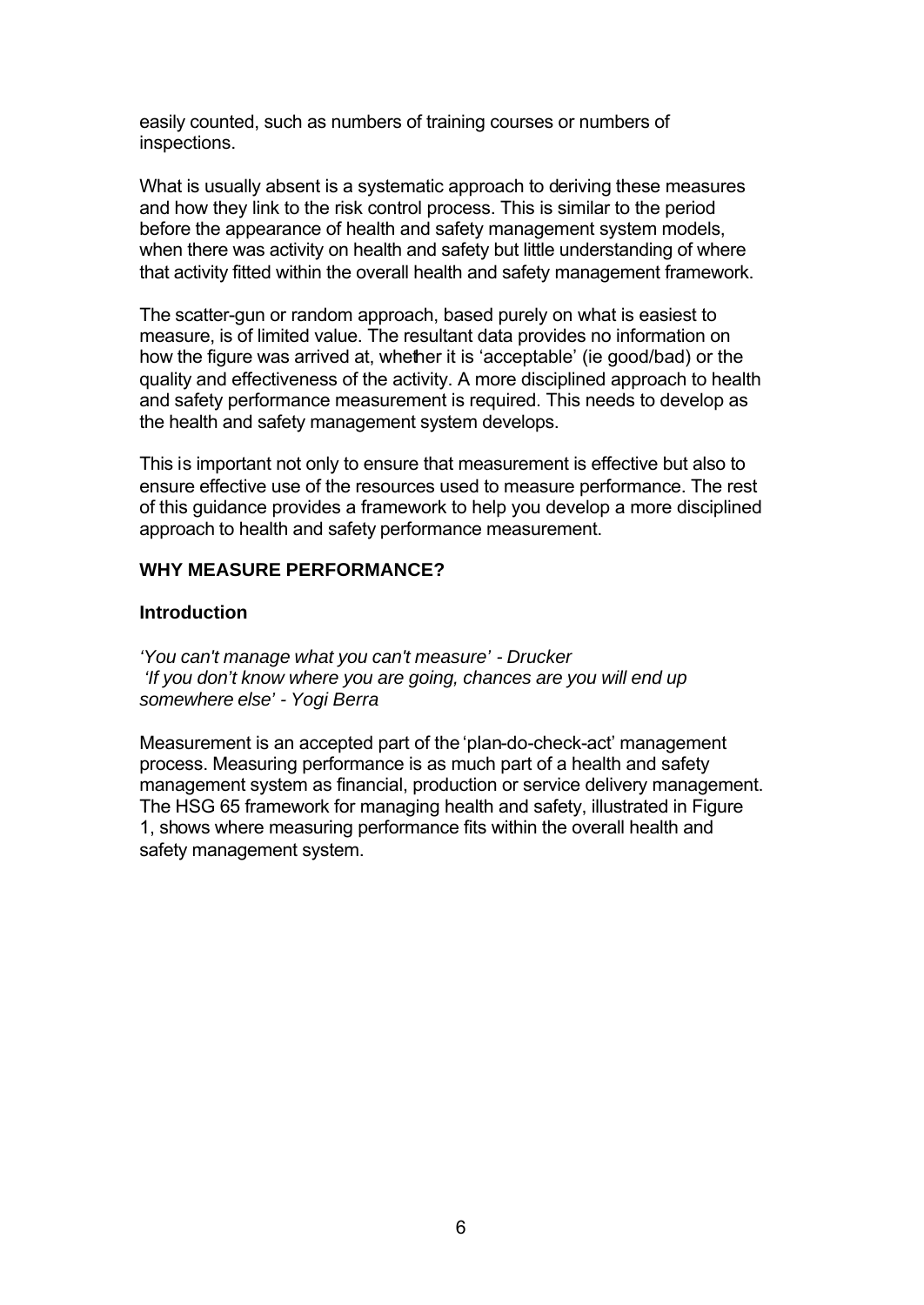

**Figure 1** 

**Figure 1:** Performance measurement within the health and safety management system

## **Providing information**

The primary purpose of measuring health and safety performance is to provide information on the progress and current status of the strategies, processes and activities used by an organisation to control risks to health and safety.

Measurement information sustains the operation and development of the health and safety management system, and so the control of risk, by:

- providing information on how the system operates in practice;
- identifying areas where remedial action is required;
- providing a basis for continual improvement; and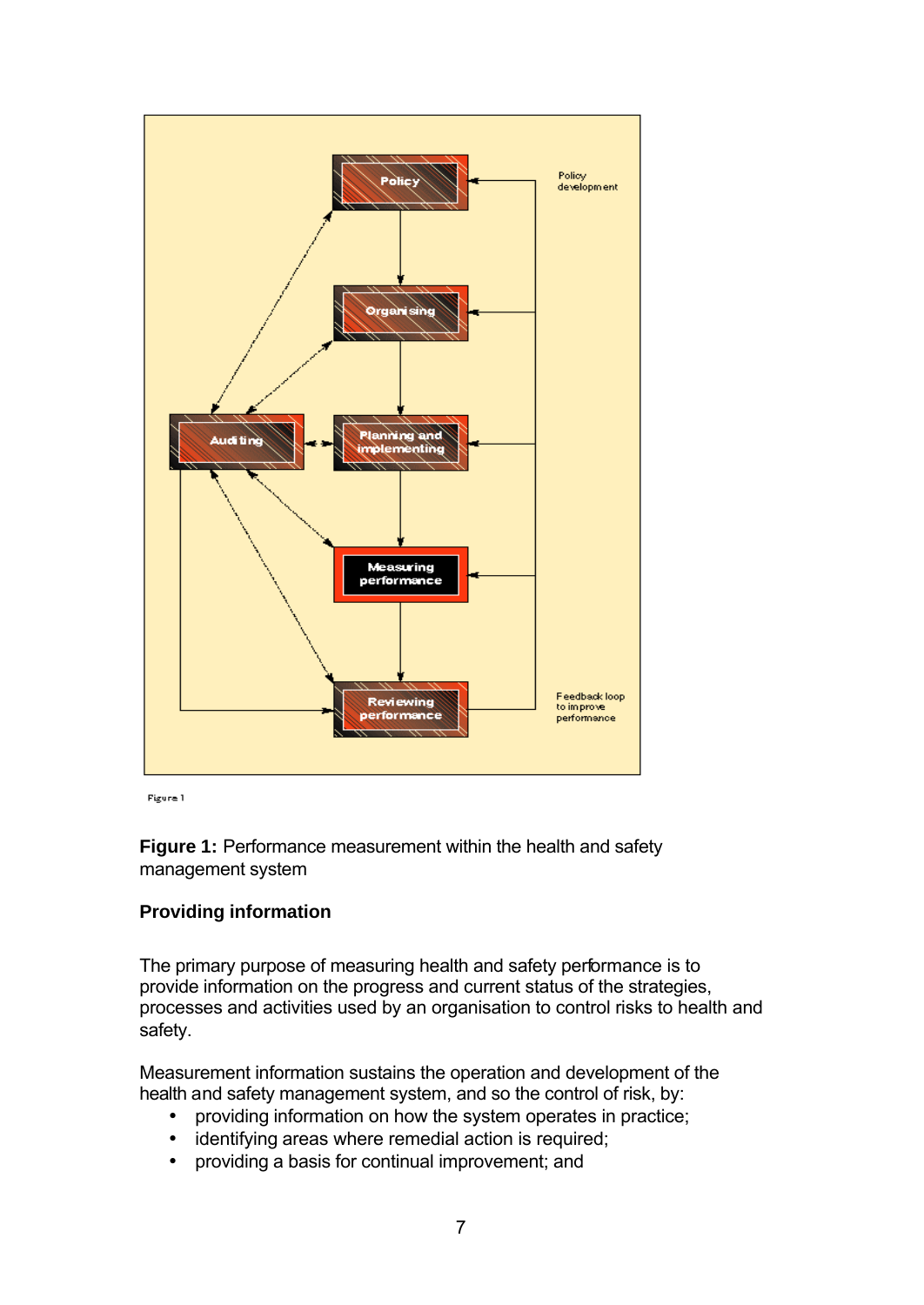• providing feedback and motivation.

Effective performance measurement provides information on both the level of performance and **why** the performance level is as it is.

 *'Only when you know why you have hit the target can you truly say you have learnt archery'- Chinese proverb*

If the information derived from measurement cannot be used as a means to understand the basis of performance then it is of little use.

## **Answering questions**

Health and safety performance measurement should seek to answer such questions as:

- Where are we now relative to our overall health and safety aims and objectives?
- Where are we now in controlling hazards and risks?
- How do we compare with others?
- Why are we where we are?
- Are we getting better or worse over time?
- Is our management of health and safety effective (doing the right things)?
- Is our management of health and safety reliable (doing things right consistently)?
- Is our management of health and safety proportionate to our hazards and risks?
- Is our management of health and safety efficient?
- Is an effective health and safety management system in place across all parts of the organisation (deployment)?
- Is our culture supportive of health and safety, particularly in the face of competing demands?

These questions should be asked not only at the highest level but also at the various management levels and across the organisation. The aim should be to provide a complete picture of the organisation's health and safety performance.

## **Decision making**

The measurement information helps in deciding:

- where you are relative to where you want to be;
- what progress is necessary and reasonable in the circumstances;
- how that progress might be achieved against particular restraints (eg resources or time);
- the way progress might be achieved; and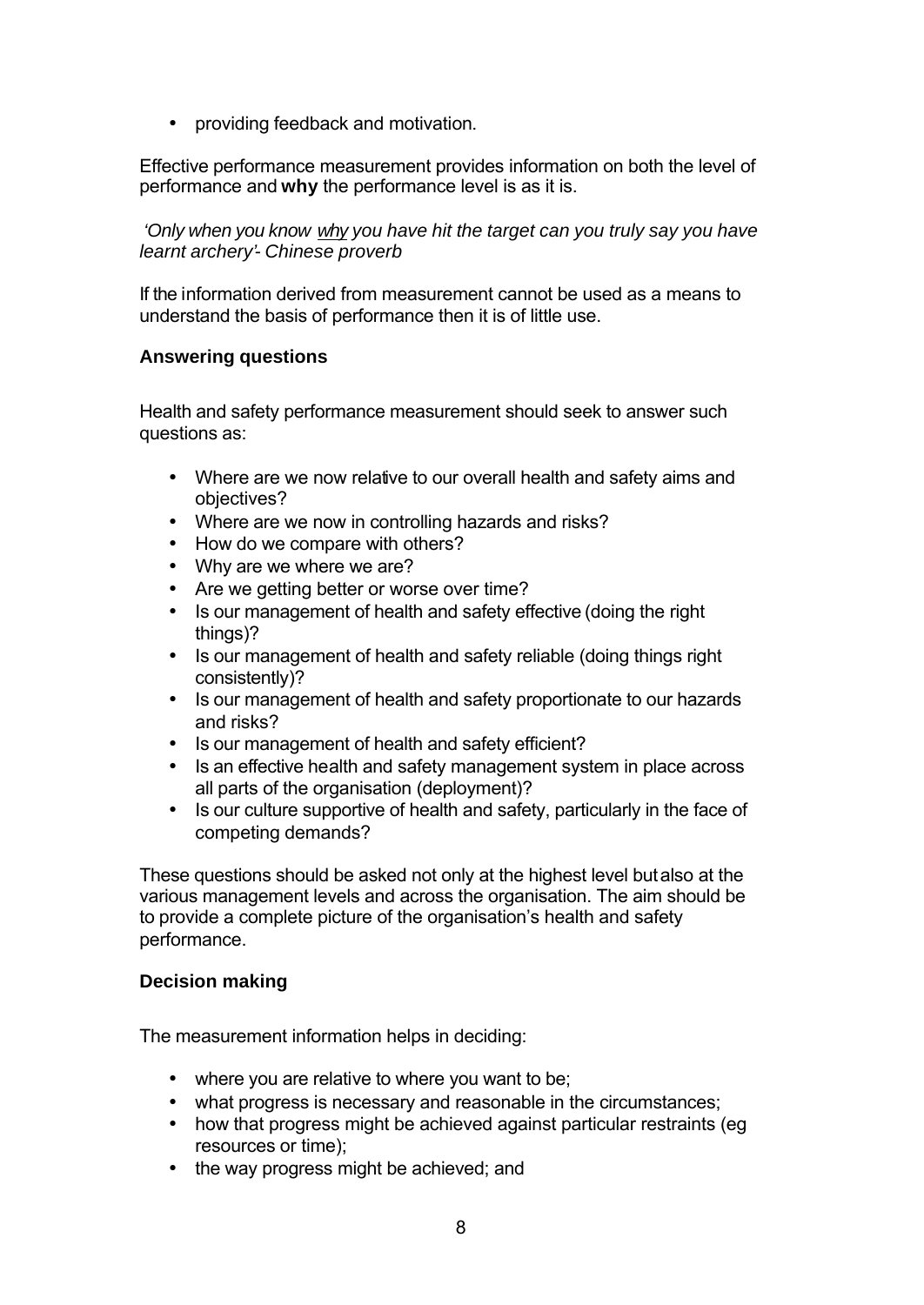• priorities and effective use of resources.

## **Addressing different information needs**

Information from health and safety performance measurement is needed by the people in the organisation who have particular responsibilities within the health and safety management system. These will include directors, senior managers, line managers, supervisors, health and safety professionals and employees/safety representatives. They each need information appropriate to their position and responsibilities within the health and safety management system.

For example, what the CEO of a multinational organisation needs to know from the performance measurement system will differ in detail and nature from the manager of a particular location. And this may differ in detail from a departmental manager in that location.

There needs to be overall coherence in approach so that individual measuring activities are aligned within the overall performance measurement framework. In effect this results in a hierarchical set of linked measures which reflect the organisation's structure.

Because performance measures should be derived principally to meet an internal need, there will be a limit to the number which can be used meaningfully from organisation to organisation (ie for external benchmarking purposes) rather than within the context of a particular organisation.

## *'Each organisation must create and communicate performance measures that reflect its unique strategy' - Kaplan*

Although the primary focus for performance measurement is to meet the internal needs of the organisation, there is an increasing need to demonstrate to external stakeholders (regulators, insurance companies, shareholders, suppliers, contractors, members of the public etc) that arrangements to control health and safety risks are in place, operating correctly and effective.

 While the higher hazard industries may have recognised that they have in effect been granted 'license to operate' by their local community and society, pressure for accountability is reaching other sectors through routes such as corporate social responsibility.<sup>4</sup> The challenge for organisations is to communicate their performance in ways which are meaningful to their various stakeholders.

## **WHAT TO MEASURE**

## **Introduction**

In order to achieve an outcome of no injuries or work-related ill health, and satisfy stakeholders, health and safety risks need to be controlled. Effective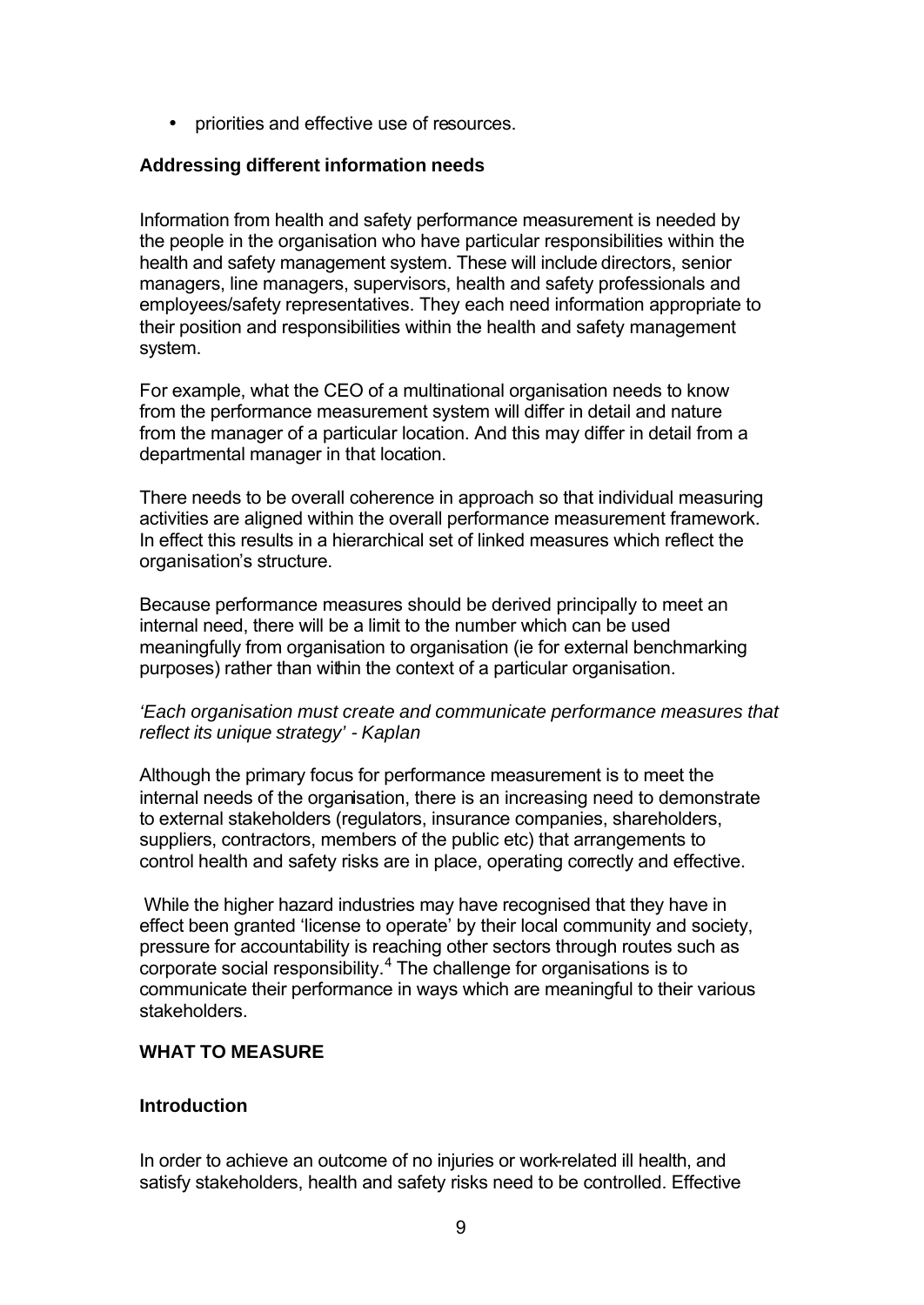risk control is founded on an effective health and safety management system. This is illustrated in Figure 2.

| <b>INPUT</b>            | <b>PROCESS</b>                                                                                           | <b>OUTPUT</b>               | <b>OUTCOME</b>                                                             |
|-------------------------|----------------------------------------------------------------------------------------------------------|-----------------------------|----------------------------------------------------------------------------|
| Uncontrolled<br>hazards | Health & Safety Management System<br>Management Arrangements (Level 1)<br>Risk Control Systems (Level 2) | Controlled<br>hazards/risks | $\blacksquare$ No injuries<br>$\blacksquare$ No occupational<br>ill-health |
| The "Hazard Burden"     | Workplace Precautions (Level 3)<br>Positive Health & Safety Culture                                      |                             | $\blacksquare$ No incidents<br>$\blacksquare$ Stakeholder<br>Satisfaction  |

Figure 2

**Figure 2:** Effective risk control

The health and safety management system comprises three levels of control:

- **Level 3** effective workplace precautions provided and maintained to prevent harm to people at the point of risk.
- **Level 2** risk control systems (RCSs): the basis for ensuring that adequate workplace precautions are provided and maintained.
- **Level 1** the key elements of the health and safety management system: the management arrangements (including plans and objectives) necessary to organise, plan, control and monitor the design and implementation of RCSs.

In addition, a positive health and safety culture supports each level. A detailed description of this three-level system is given in the *Planning and implementing* chapter of HSG 65.

To effectively answer the question 'What is our health and safety performance?', performance measurement should cover all elements of Figure 2. It should be based on a balanced approach which combines:

*Input:* Monitoring the scale, nature and distribution of hazards created by the organisations activities - **measures of the hazard burden**; *Process:* Active monitoring of the adequacy, development, implementation and deployment of the **health and safety management system** and the activities to promote a positive health and safety culture**measures of success**; and

*Outcomes:* Reactive monitoring of adverse outcomes resulting in injuries, ill health, loss and accidents with the potential to cause injuries, ill health or loss - **measures of failures**.

The following sections describe this approach to performance measurement based on Figure 2.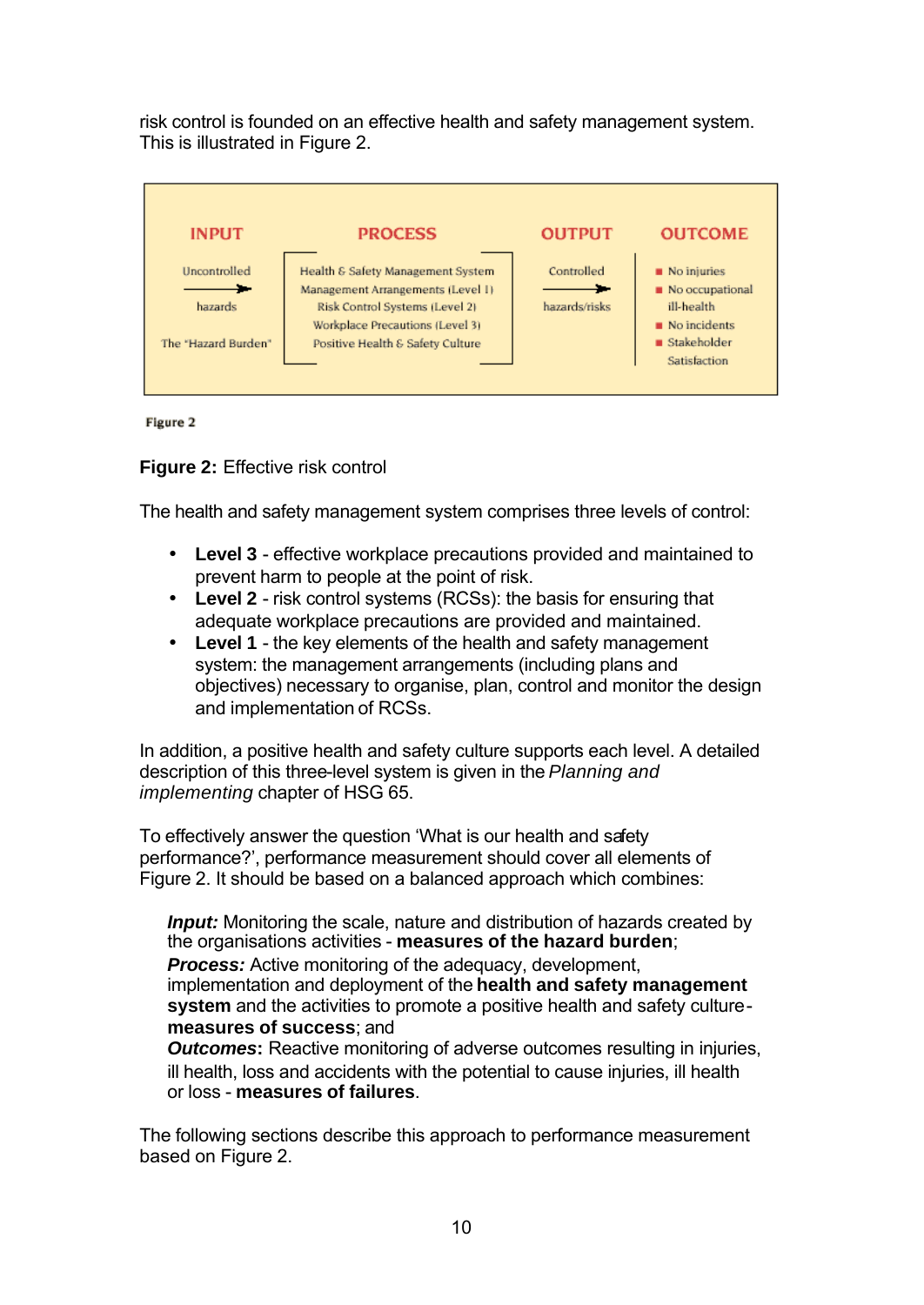## **Measuring the hazard burden**

The range of activities undertaken by an organisation will create hazards, which will vary in nature and significance. The range, nature, distribution and significance of the hazards (the hazard burden) will determine the risks which need to be controlled.

Ideally the hazard should be eliminated altogether, either by the introduction of inherently safer processes or by no longer carrying out a particular activity, but this is not always practical.

If the hazard burden is reduced and if other things (variables) remain constant, including consistent operation of the health and safety management system, this will result in lower overall risk and a consequent reduction in injuries and ill health. For example, the inventory of hazardous materials might be reduced so that the associated risks are reduced.

Of course, the hazard burden may increase as the organisation takes on new activities or makes changes to existing ones. For example, increasing the throughput on a chemical plant might involve larger inventories and larger pipe diameters resulting in potentially larger releases.

Measuring the hazard burden answers the questions:

- What are the hazards associated with our activities?
- What is the significance of the hazards (high/low)?
- How does the nature and significance of the hazards vary across the different parts of our organisation?
- How does the nature and significance of the hazards vary over time?
- Are we succeeding in eliminating or reducing hazards?
- What impact are changes in our business having on the nature and significance of hazards?

This information provides an important input into planning and review processes to ensure that proportionate effort, prioritisation and emphasis are given to the control of risks.

## **Measuring the health and safety management system**

#### *Overview*

The health and safety management system is the process which turns uncontrolled hazards to controlled risks. The key elements of:

- policy;
- organising;
- planning and implementation;
- measuring performance; and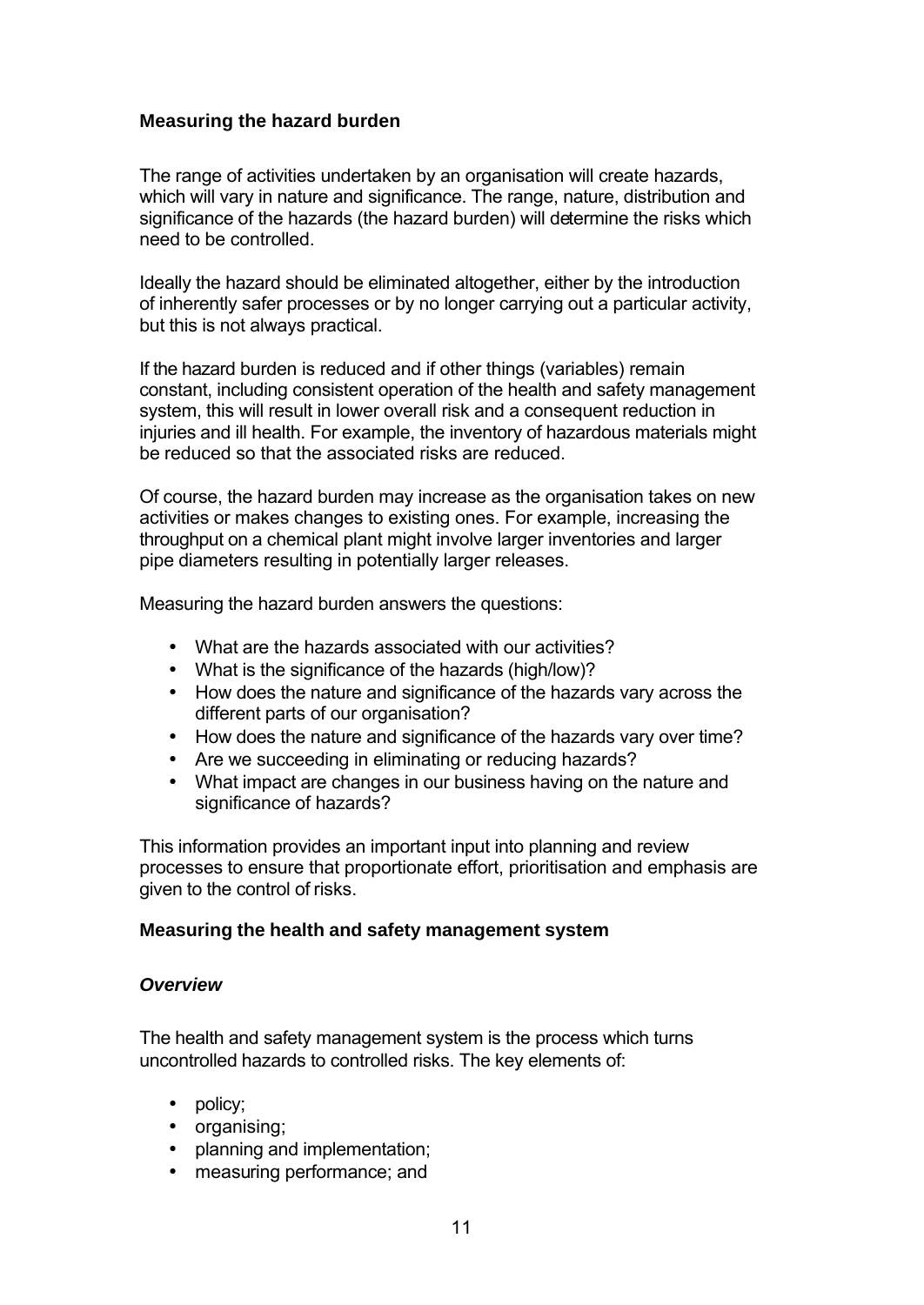• audit and review

illustrated in Figure 1 all need to be in place to control risks effectively. These are described fully in HSG 65. The performance measurement system must cover each element of the health and safety management system.

## *Policy*

The measuring process should establish that a written health and safety policy statement:

- exists;
- meets legal requirements and best practice;
- is up to date; and
- is being implemented effectively.

The information to demonstrate that the policy is being implemented effectively will be collected through the overall process of measuring health and safety performance and from the auditing process.

## *Organising*

The measurement process should gauge the existence, adequacy and implementation of arrangements to:

- establish and maintain management **control** of health and safety in the organisation;
- promote effective **co-operation** and participation of individuals, safety representatives and relevant groups so that health and safety is a collaborative effort;
- ensure the effective **communication** of necessary information throughout the organisation; and
- secure the **competence** of the organisation's employees.

## *Planning and implementation*

The measurement process should gauge the existence, adequacy and implementation of the planning system. The planning system should be able to:

- deliver **plans with objectives** for developing maintaining and improving the health and safety management system;
- design, develop, install and implement suitable **management arrangements, risk control systems and workplace precautions** proportionate to the needs, hazards and risks of the organisation;
- provide **effective prioritisation** of activities based on risk assessment;
- ensure the correct **balance of resources and effort is being targeted proportionately** according to the hazard/risk profile across the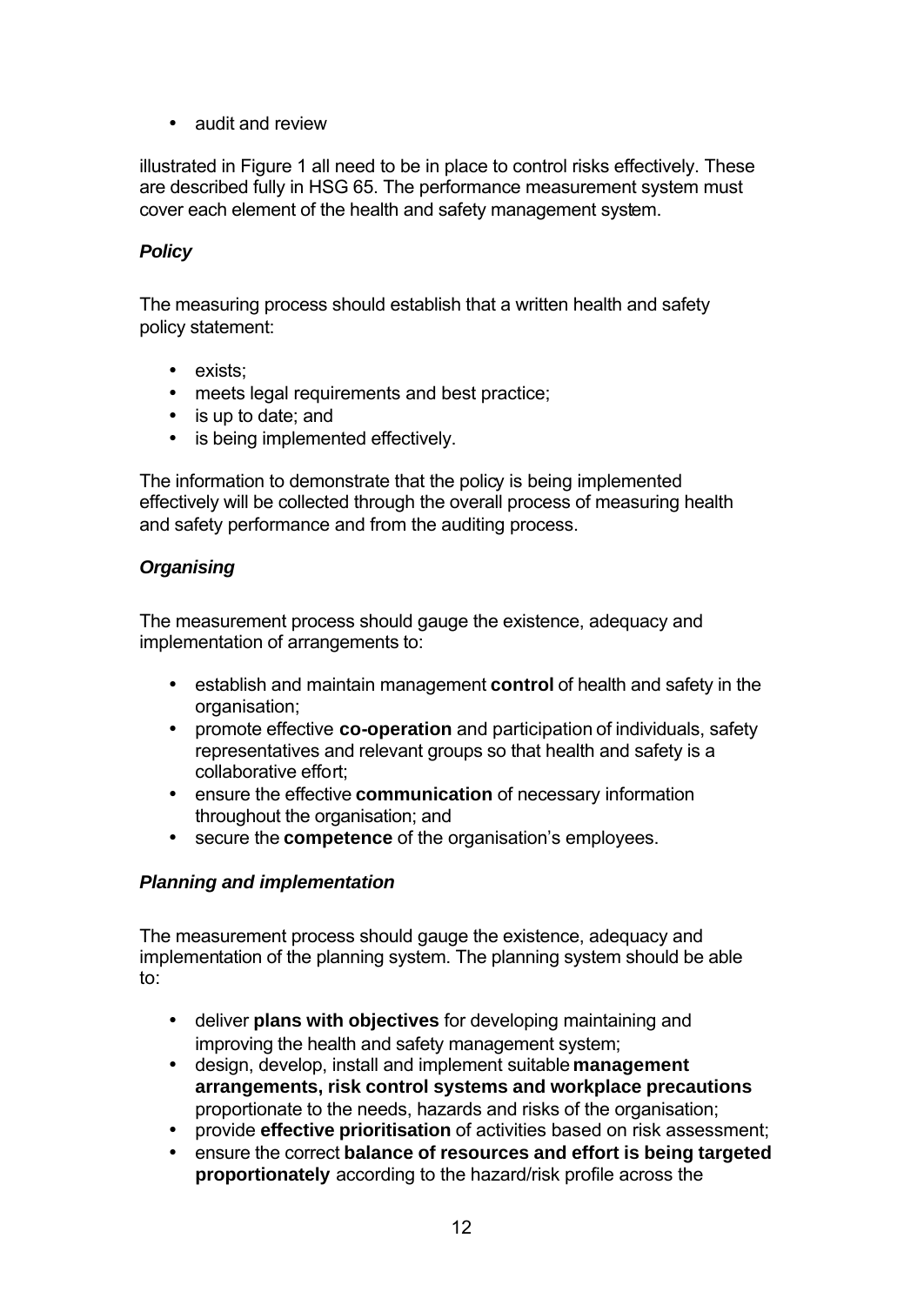organisation (for example, is disproportionate effort being expended on slips/trips relative to control of major accident hazards or fire safety?);

- **operate, maintain and improve** the system to suit changing needs and process hazards/risks; and
- promote a **positive health and safety culture.**

Over a period of time the information from the various measuring activities and from other sources (notably audit) will demonstrate how well the planning system delivers suitable management arrangements and risk control systems. These should be:

- effective, ie they are doing the right thing and in the right place at the right time?
- reliable, ie they are consistently applied? and
- efficient, ie they are doing the right things right?

More detail is provided in the section *Planning and implementing - a more detailed look*.

## *Measuring performance*

The measuring process itself is an essential element of the health and safety management system, so its operation of wil also need to be monitored.

## *Audit and review*

Audit and review form the final steps in the health and safety management control loop, so their existence, adequacy and implementation need to be included within the measuring process.

## **Measuring failure - reactive monitoring**

So far we have dealt with measuring activities designed to prevent the occurrence of injuries and work-related ill health (active monitoring). Failures in risk control also need to be measured (reactive monitoring), to provide opportunities for organisations to check performance, learn from failures and improve the health and safety management system.

Reactive monitoring arrangements include systems to identify and report:

- injuries and work-related ill health;
- other losses such as damage to property;
- incidents, including those with the potential to cause injury, ill health or loss;
- hazards and faults; and
- weaknesses or omissions in performance standards and systems.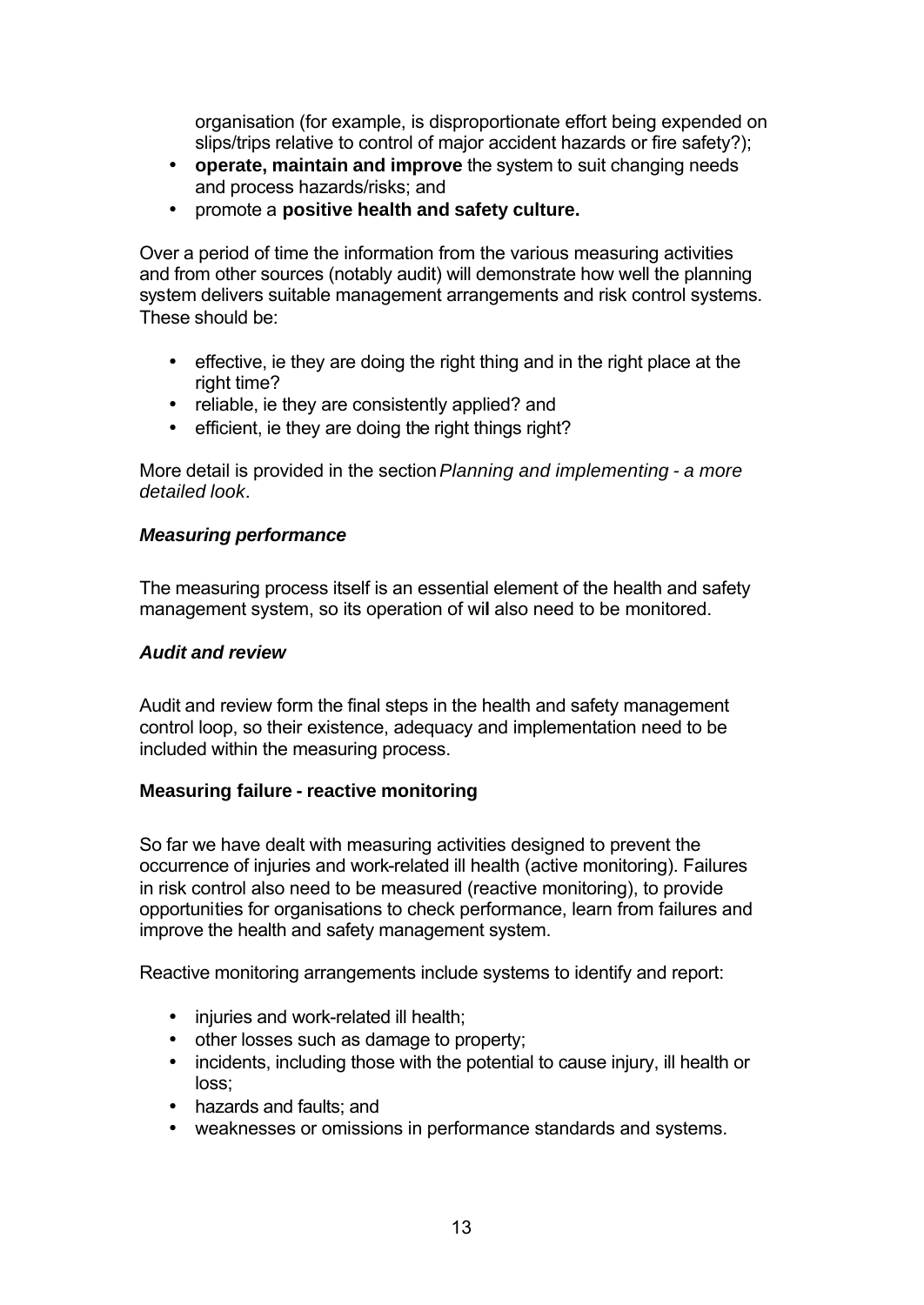Guidance on investigating these events is outside the scope of this guidance but investigations should:

- establish what happened;
- identify the reasons for substandard performance;
- identify the underlying failures in the health and safety management system;
- learn from events;
- prevent recurrences; and
- satisfy legal and reporting requirements.

The reactive monitoring system should answer the following questions:

- Are failures occurring (injuries/ill health/loss/incidents)?
- Where are they occurring?
- What is the nature of the failures?
- How serious are they?
- What were the potential consequences?
- What are the reasons for the failures?
- What are the costs?
- What improvements in the health and safety management system are required?
- How do all the above points vary with time?
- Are we getting better/worse?

## **Measuring the health and safety culture**

The health and safety culture of an organisation is an important factor in ensuring the effectiveness of risk control. The health and safety management system is an important influence on the safety culture, which in turn impacts on the effectiveness of the health and safety management system. Measuring aspects of the safety culture therefore forms part of the overall process of measuring health and safety performance.

Many of the activities which support the development of a positive safety culture need to be measured. They are included under the headings (the 'four Cs': see *Organising*):

- control;
- communication;
- co-operation; and
- competence.

The term 'health and safety climate' has been used to describe the tangible outputs of an organisation's health and safety culture as perceived by individuals or work groups at a point in time. Health and safety climate is amenable to measurement, and HSE has developed a *Health and safety*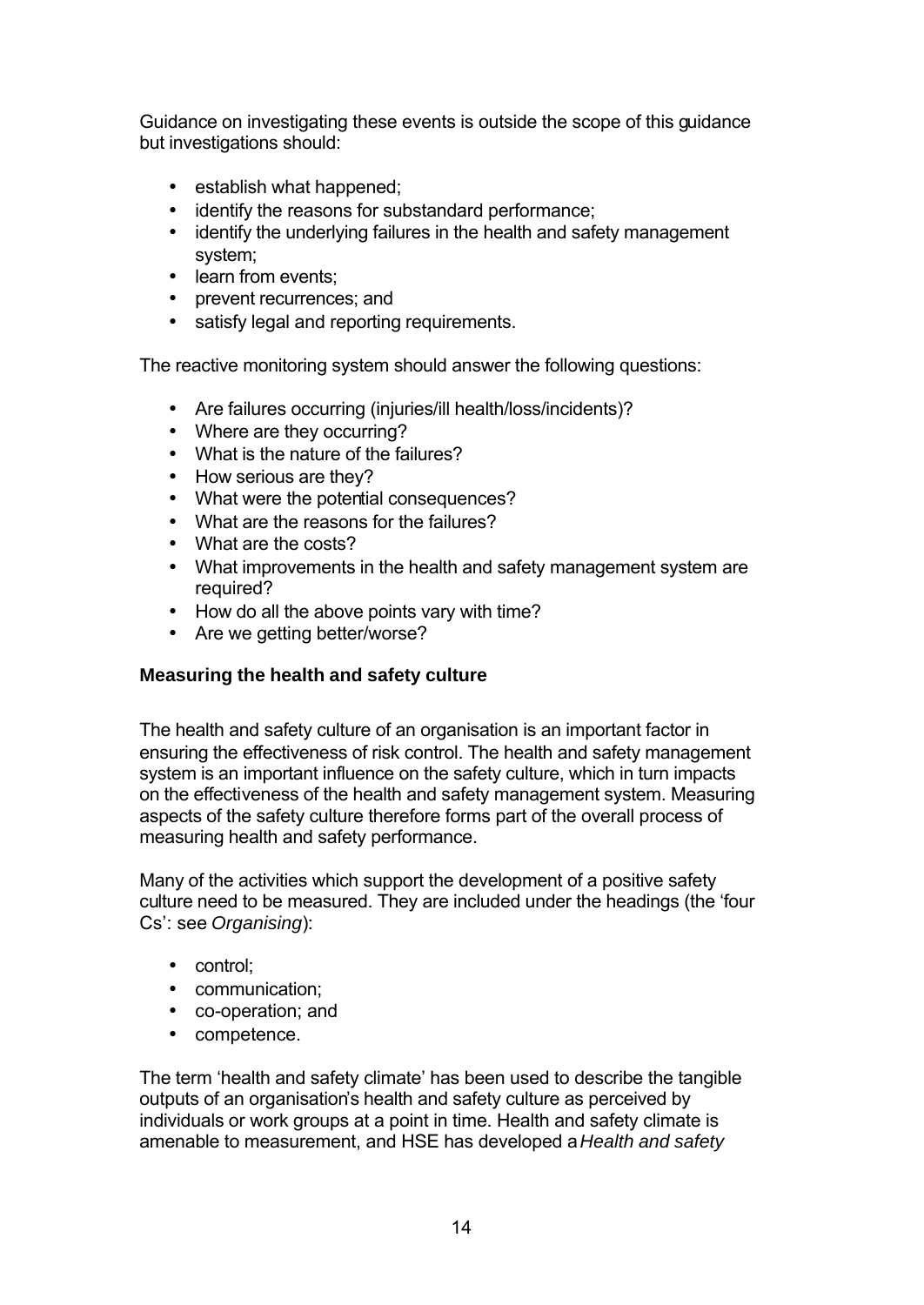climate survey too<sup>p</sup> to allow organisations to canvass the views of their employees on some key aspects of health and safety within their organisation.

The health and safety related behaviour of individuals at all levels of the organisation is influenced by the health and safety culture, and the behaviours in turn shape the culture. Behaviours which support and promote a positive health and safety culture and an effective health and safety management system need to be included within the measurement process (an HSE Contract Research Report<sup>6</sup> on behavioural safety is currently in preparation).

## **Planning and implementing - a more detailed look**

The following sections provide more detail on performance measurement in relation to plans and objectives, management arrangements, risk control systems and work place precautions (the levels 1,2 and 3 in Figure 2).

## *Measuring progress with plans and objectives*

One of the key outputs of the planning process is plans and objectives to develop, maintain and improve the health and safety management system. The various plans across the different parts of an organisation need to be aligned to meet the organisation's overall aims and to provide a coherent approach to effective risk control. The overall goals set at the highest level in the organisation need to be put into effect by a series of linked plans and objectives. These should cascade down the various levels within the organisation.

A prerequisite of effective health and safety plans and objectives is that they should be SMART, ie:

- **S**pecific;
- **M**easurable;
- **A**ttainable;
- **R**ealistic/**R**elevant; and
- **T**imebound.

So the first check in the measurement process is whether plans and objectives meet this test.

Measuring progress with plans and objectives is facilitated by defining **who** does **what**, **when** and **with what result.** This means that regular checks on progress can be made at appropriate intervals against a defined performance standard.

These checks need to take place at successive levels within the organisation at corporate, site, local and individual level, reflecting the appropriate hierarchical structure of the organisation. At individual level, the information gathering may form part of a performance appraisal system, which holds people accountable for their health and safety responsibilities and rewards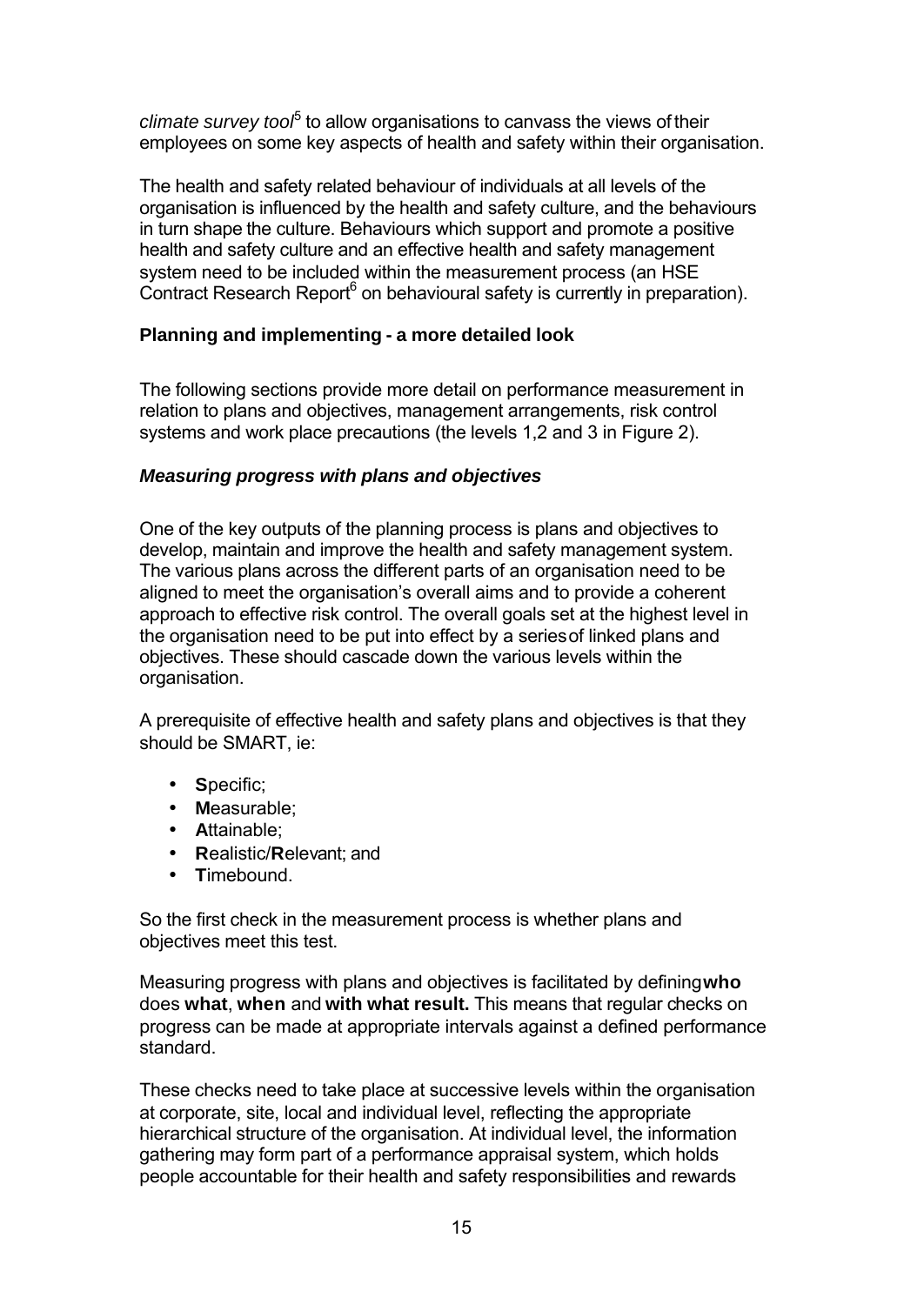them appropriately. Measuring progress with plans and objectives provides a useful input to reporting health and safety performance at various levels within the organisation

An important part of the measurement process is to monitor compliance with remedial actions where areas for improvement have been identified. These actions can arise from audits as well as active and reactive monitoring.

## *Measuring management arrangements and risk control systems*

Measuring management arrangements and risk control systems (the levels 1 and 2 of Figure 2) should cover three aspects:

- capability;
- compliance (implementation); and
- deployment.

## *Capability*

In many organisations, their health and safety management system has evolved over time rather than being designed from first principles. This contrasts with the organisation's physical processes or production processes, where careful and systematic consideration will have been given to ensure they are designed to deliver the desired outcomes.

The same discipline needs to be applied to management arrangements and risk control systems. The performance measurement system must include checks on whether the particular management arrangement (eg the accident investigation system), or risk control system (eg the system to control contractors) has the **capability** to deliver the required outcome and is fit for purpose. In practice, this information might be collected by audit or a review of arrangements and systems which are already in place.

Unless the performance measurement system includes these checks, there will be a natural limit on the performance of the health and safety management system. Because of the limitations in its original design there will be no guarantee that the desired outcomes will be achieved. There are essentially two aspects to consider:

- (a) is there a **system** in place? and
- (b) Is the system **'technically adequate'** for the required application?

(a) To establish that a **system** is in place means checking that there is a plando-check-act process so that:

• clear scope and objectives are defined for the outcome, ie what the system is intended to deliver;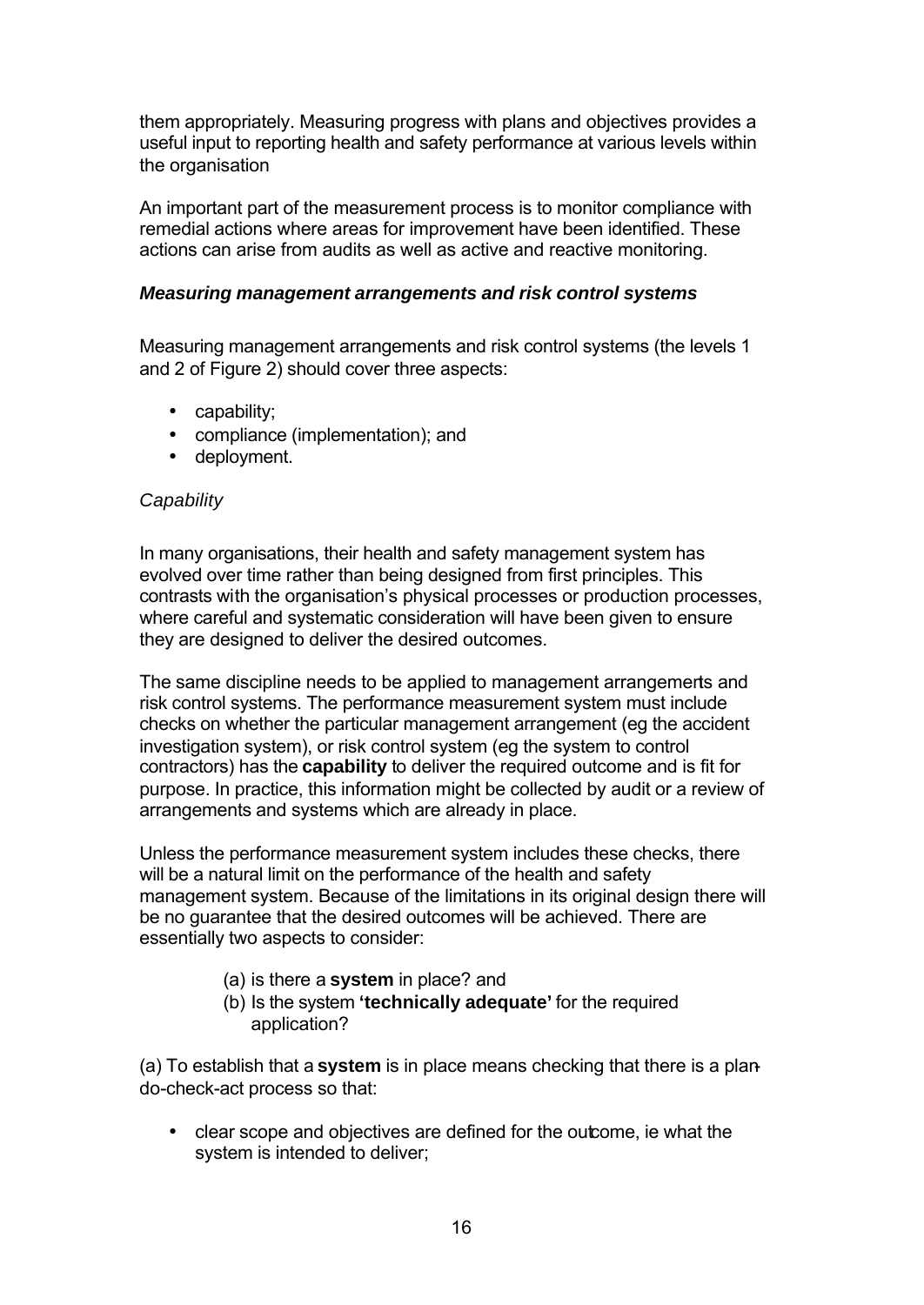- clear responsibilities are assigned to individuals within the system, which they are held accountable for;
- the competencies of people operating the system are defined;
- people who are expected to implement the system have had the opportunity to provide input to its design;
- there are procedures which define how the system is to be implemented and the performance standards expected;
- the methods of monitoring compliance and effectiveness of the system are defined;
- there are arrangements for reviewing the design and operation of the system and taking appropriate action to correct deficiencies and for continual improvement; and
- adequate resources are provided to operate the system effectively.

(b) The presence of the plan-do-check-act elements alone is not sufficient. The system needs to be **'technically adequate'** or fit for purpose relative to the application. For example, arrangements for investigating accidents will be of limited value if the investigation system does not identify root causes of the accident.

Similarly a system aimed at controlling the risks associated with managing change on a chemical plant will be of limited value if the only changes included are engineering or material changes, but changes such as personnel, organisational structure, instrumentation or recipe are not included.

The yardsticks for checking 'technical adequacy' are relevant legal requirements and best practice including the consideration of human factors issues (see HSE guidance *Reducing error and influencing behaviour<sup>7</sup>).* Information on best practice might be obtained through published guidance or through benchmarking with others (see HSE leaflet *Health and safety benchmarking*<sup>8</sup> *)*.

The procedures for implementing the system should be realistic and achievable in terms of the demands placed upon the people who have to carry them out. For example, can people actually do what is required of them to the standard required in the time available? Procedures should also be compatible with other procedures the organisation has in place to manage other aspects of the business.

## *Compliance*

No matter how well the management arrangements and risk control systems are designed, they can never deliver the desired outcome if they are not implemented or complied with. Performance measurement must provide information to determine the level of compliance with the management arrangements and risk control systems.

It is vitally important that employees understand how the particular management arrangement or risk control system is expected to operate. It is useful to be able to capture the implementation process as designed in a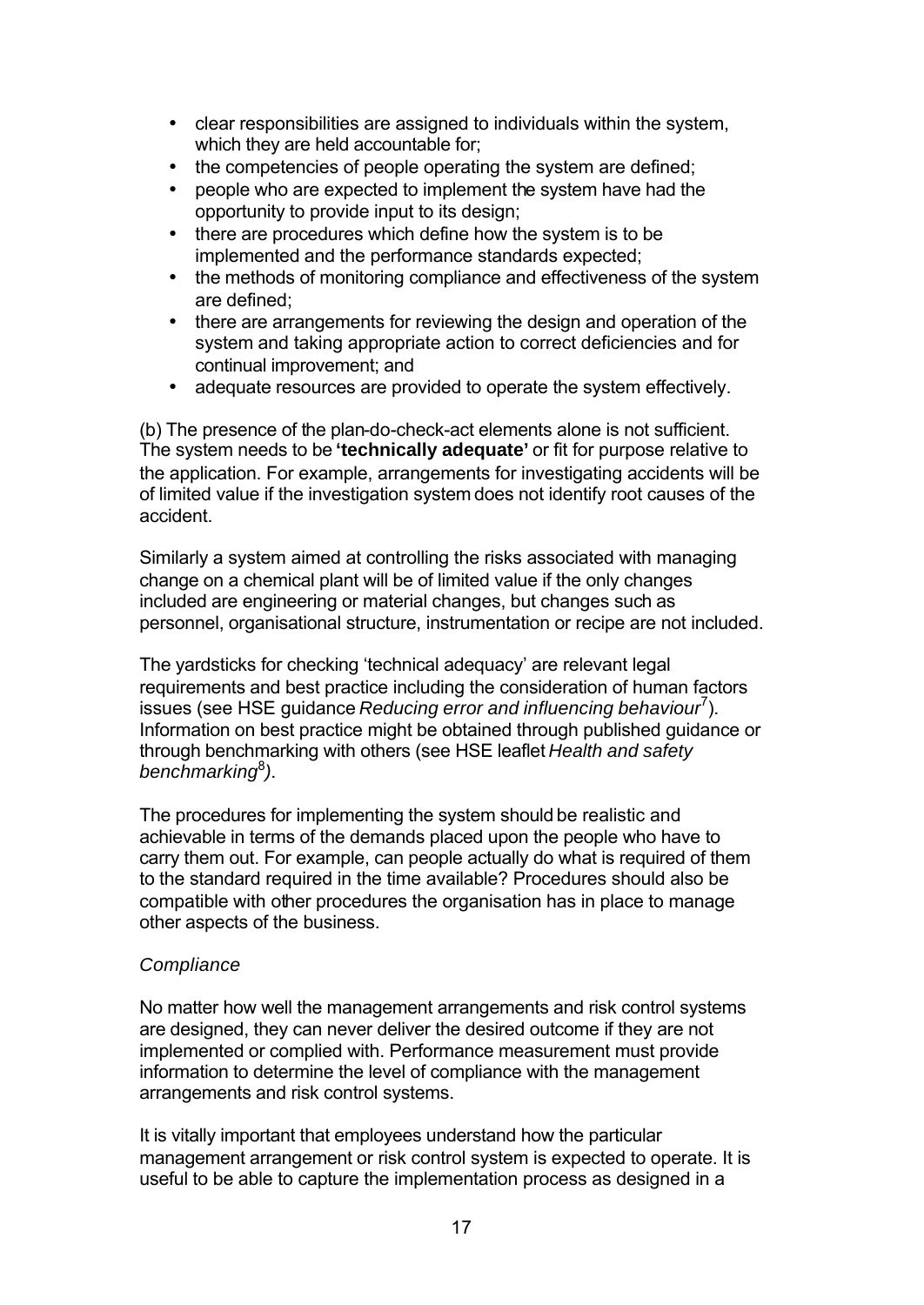process flowchart. This can be used to decide what aspects of the process need to be measured to check that the process is being implemented as intended (see *Deriving performance measures*).

The basis for the active monitoring of compliance are performance standards (see HSG 65) which define **who** does **what**, **when** and with **what result**.

#### *Deployment*

In larger organisations senior management will need information to determine that the health and safety management system elements are in place and operating effectively across the organisation rather than in isolated parts. So a measurement of deployment will be required. This should include information on the levels of compliance with the particular management arrangement or risk control system across various parts of the organisation.

Taken together, measuring capability, compliance and deployment effectively provides information on three dimensions of the management arrangements and risk control systems. This is illustrated in Figure 3.



**Figure 3** 

#### **Figure 3:** Three dimensions of measurement

The aim would be to be in the dark shaded area of Figure 3, ie high capability and high compliance effectively deployed across the organisation.

This approach provides management with a way to gauge performance which they can apply at different levels. For example, looking at a specific management arrangement (eg competence) or risk control system (eg entry into confined spaces), or looking at a range of management arrangements and risk control systems at a particular site or across the organisation .

## *Measuring workplace precautions*

The output of risk control system design is having suitable workplace precautions (level 3 in Figure 2) in place at the point of risk for the hazards and risks associated with work activity. The risk assessment process is at the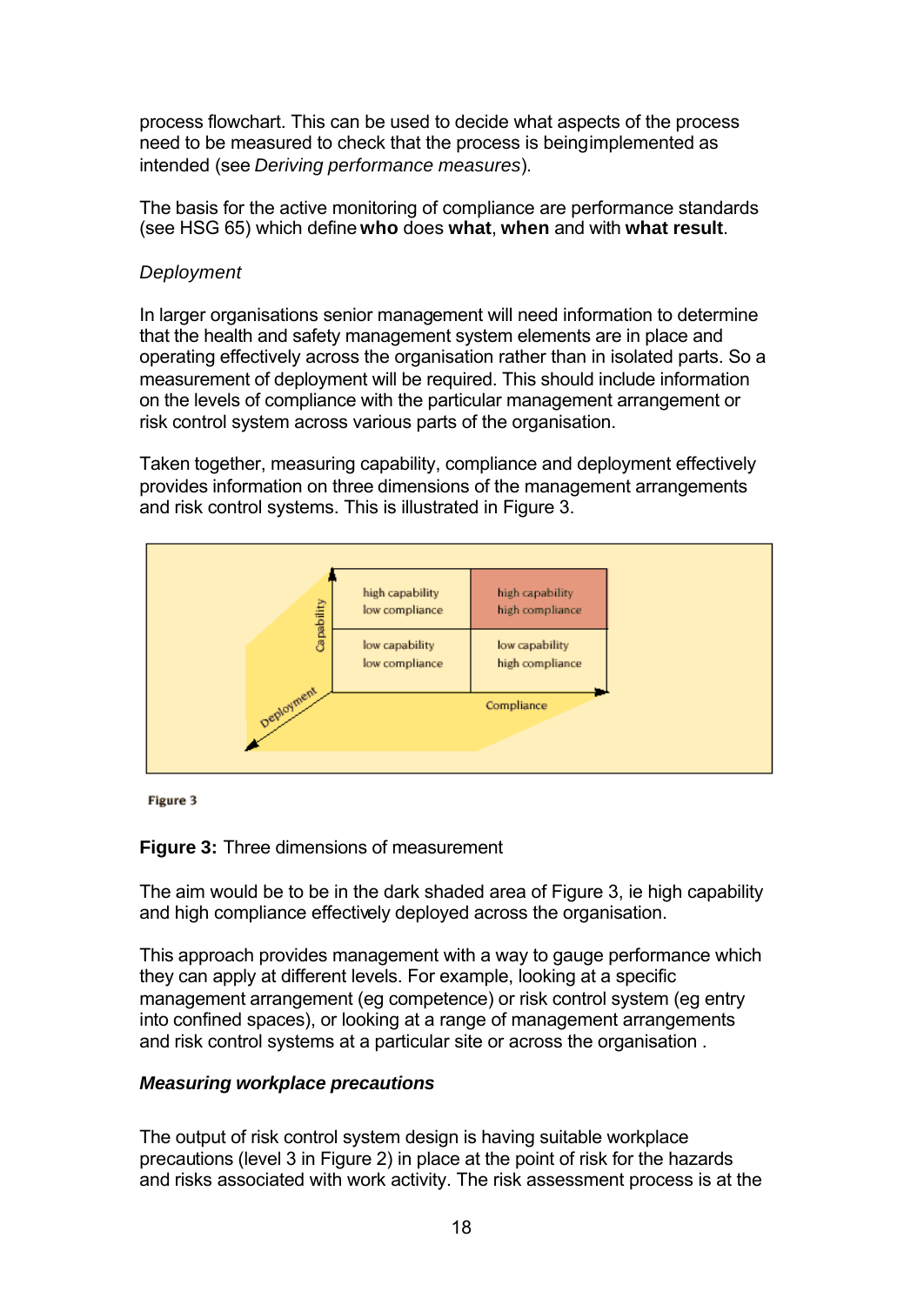core, because when done correctly it will define the precautions needed to control particular risks which must be included in the risk control system.

The compliance measurement should provide information to determine whether the workplace precautions are:

- in place;
- operating; and
- effective.

Measurement means comparing the 'as is' against a defined standard or yardstick. The definition of the workplace precautions to control a particular risk forms the basis of measuring performance in controlling that risk. It is useful to consider workplace precautions under the following issues (the 'four Ps'):

- premises,
- plant and materials,
- procedures,
- people.

This is illustrated in Figure 4.



Figure 4

## **Figure 4:** Workplace precautions

The following example uses the risks associated with workplace transport but the principles can be applied to other risks. For workplace transport, the workplace precautions under each of the headings might include:

## *Premises*

- Defined roadways/one way system.
- Need for reversing eliminated/minimised.
- Roadways in good condition.
- Speed bumps.

#### *Plant*

- Vehicle selection eg good driver access/visibility.
- Vehicles maintained in good condition tyres/brakes.
- Seat restraints fitted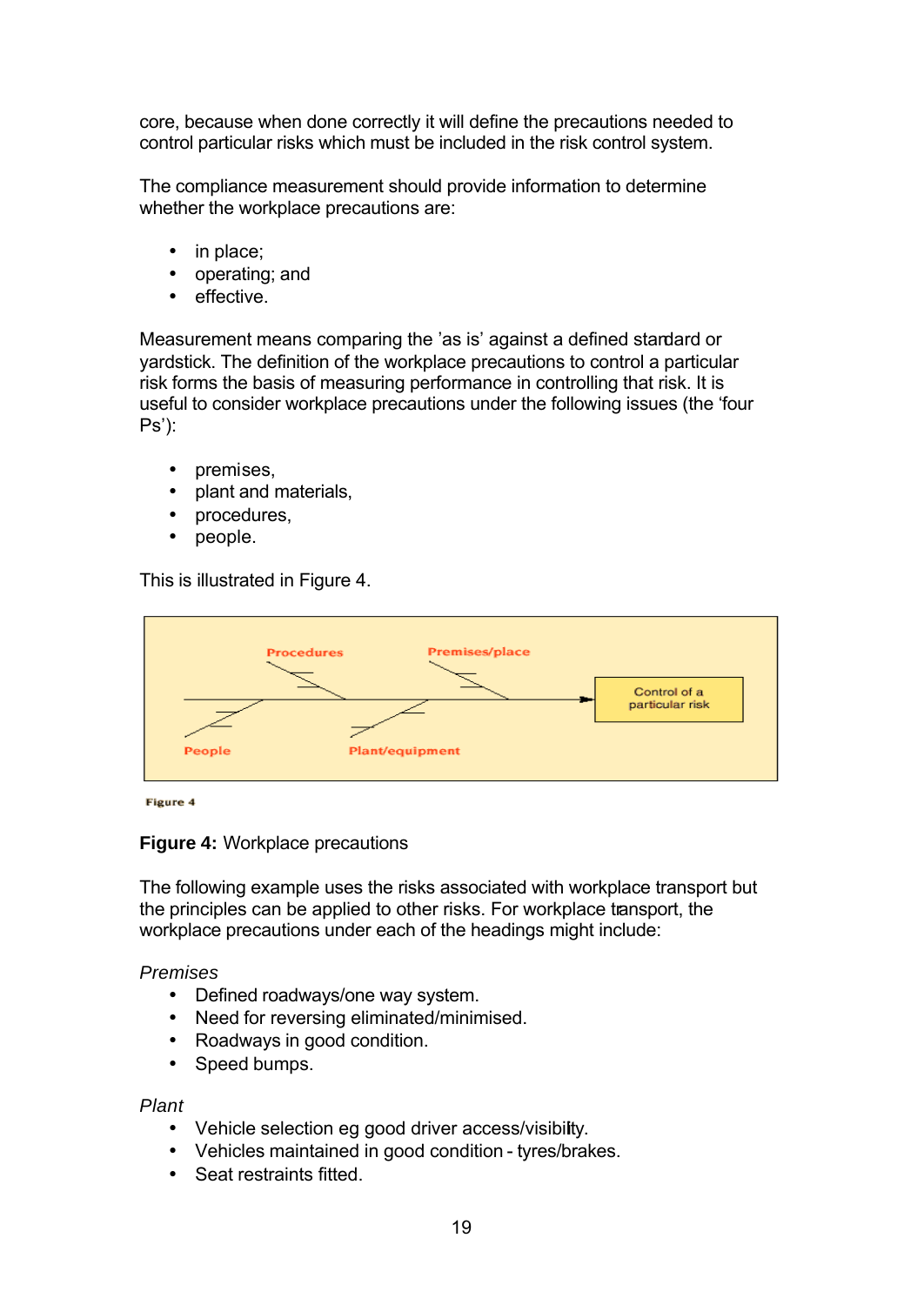• Reversing aids provided.

## *Procedures*

- Speed limits set for vehicles.
- Vehicles chocked appropriately.
- Reversing controlled.
- Authorised drivers.
- Drivers in safe position during loading.

## *People*

- Competent drivers.
- Drivers following the speed limit.
- Pedestrians using designated walkways.

Each of the precautions defined will then fall within the scope of what to measure. (See also *How to measure performance*). Monitoring compliance with defined workplace precautions is the major element in day to-day measurement activity.

# **WHEN TO MEASURE PERFORMANCE**

Measuring health and safety performance is an ongoing activity, so in one sense the measurement process is continuous. But like any other activity measurement should be both efficient and effective, so the frequency with which it takes place needs to be planned appropriately. You should consider the following factors:

## • **Suitable intervals to ensure that specific planned milestones are achieved**

If health and safety plans and objectives are SMART, they will include specific times when specific milestones will be achieved. Monitoring the progress with the plans should be aligned with the particular timescales for achievement.

## • **The potential for change from one state to another over time**

For example, the design of a particular management arrangement or risk control system does not change from day to day so that the checks on the design might be appropriate at:

- the initial design phase;
- whenever changes are made which could impact on the operation of the systems;
- when information is obtained which indicates that the system as designed has failed in some way (eg when there has been an injury); or
- when data from the monitoring of the operation of the system indicates the design is flawed.

Similarly, the state of a particular work place precaution, for example the integrity of a fixed machine guard, might not be expected to vary significantly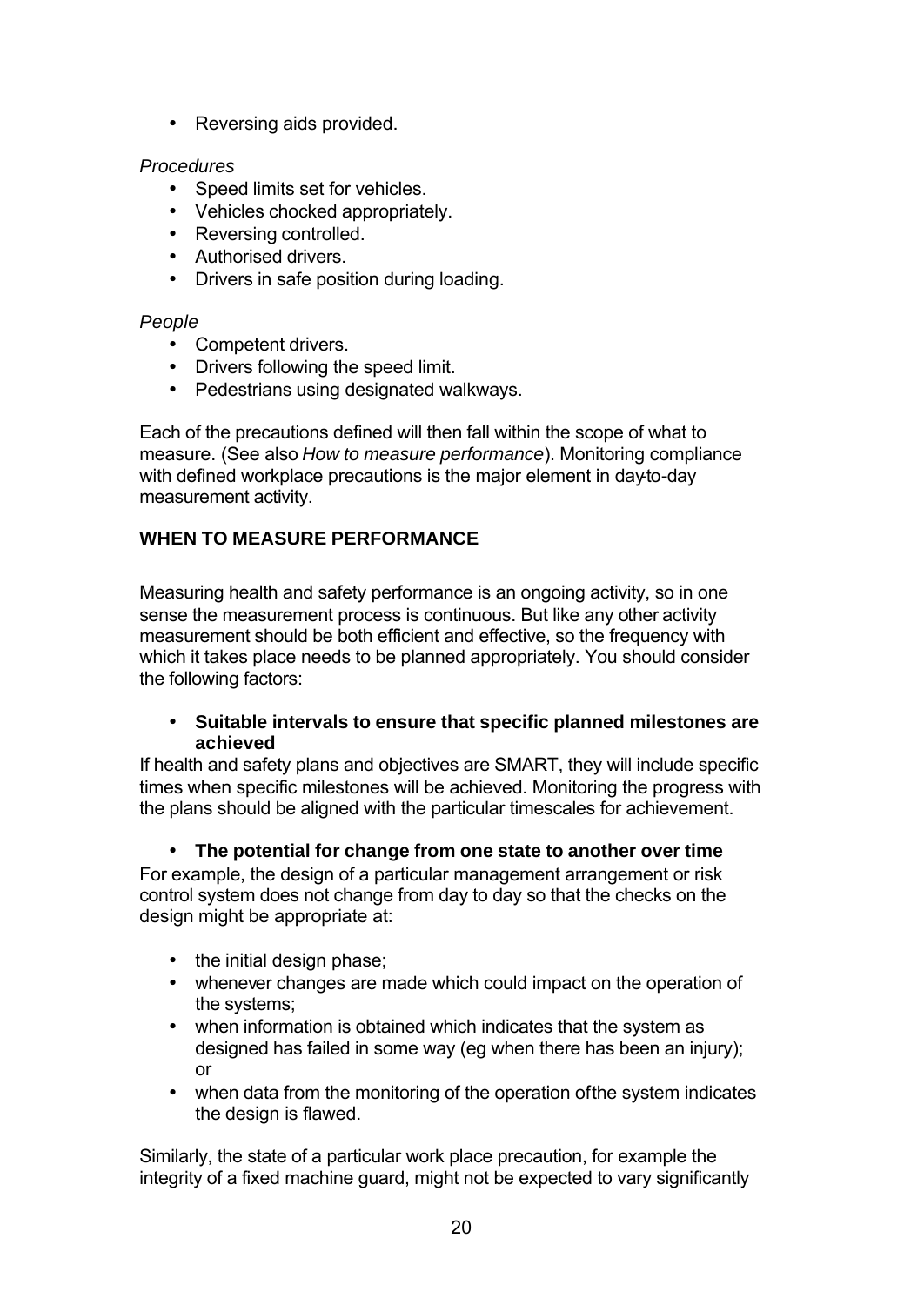from day to day once it has been put in place. A check at greater intervals might be more appropriate.

Suppliers of plant and equipment will often prescribe inspection and maintenance intervals to ensure optimum performance.

## • **The relative importance of the activity or particular precaution relative to the overall control of risk**

Some precautions needed to control a particular risk may need to be monitored on an almost continuous basis, eg the flow of cooling water, the presence (or absence) of oxygen, air flow, flammable gas levels, and require effective instrumentation. Systems to control risks associated with high hazards will need to be monitored at more frequent intervals than those for low hazards.

• **Where intervals for monitoring are prescribed by legislation** Some legislation requires monitoring to take place at specific intervals, for example, inspection of lifting equipment.

# • **Where there is evidence that there is non-compliance**

Where monitoring has discovered evidence of non-compliance then once remedial action has been taken, it may be appropriate to introduce more frequent monitoring to check that the remedial action has been successful.

# • **Where there is evidence of compliance**

Where monitoring has provided evidence that there is regular compliance with a particular requirement,it may be appropriate to consider reducing the frequency of that monitoring and targeting resources elsewhere.

## • **The relative frequency and time at which a particular activity takes place**

Some work activities only occur at particular times of the day or night or periods of the year. It is important that the measurement process covers these activities effectively and is not just confined to frequent '9 to 5' activities.

# **WHO SHOULD MEASURE PERFORMANCE**

Health and safety performance needs to be measured at each management level in an organisation, starting with the most senior management. Senior managers must guard against a culture of management, or measurement of health and safety, by exception. This means that unless a problem or deficiency is brought to their attention they presume that everything is working as intended and do not inquire any further.

The dangers of this approach have been highlighted in several reports of official inquiries into major incidents in the UK and abroad. Senior managers must satisfy themselves that appropriate arrangements to control health and safety risks are: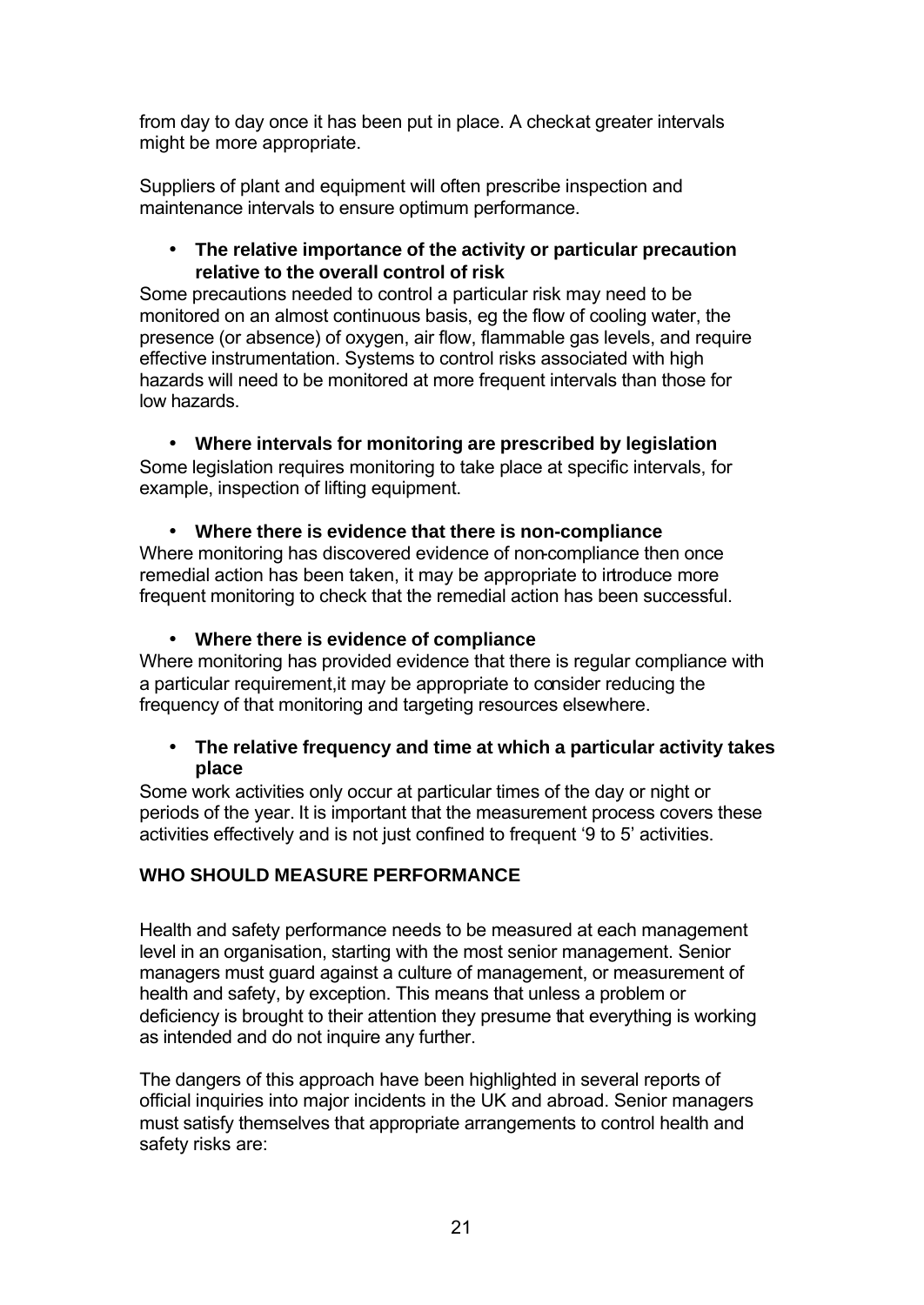- in place;
- complied with; and
- effective.

Organisations need to decide how to allocate responsibilities for both active and reactive monitoring of performance at different levels in the management chain. They should also decide what level of detail is appropriate. The decisions will reflect the organisation's structure. Managers should be given responsibility for monitoring the achievement of plans and objectives and compliance with standards for which they and their subordinates are responsible. Managers and supervisors responsible for direct implementation of standards should monitor compliance in detail and be competent to do so.

Above this immediate level of control, monitoring needs to be more selective but provide assurance that adequate first line monitoring is taking place. This should reflect not only the quantity but also the quality of subordinates' monitoring.

There needs to be performance standards (who does what when, to what effect) for managers to indicate how they will monitor.

# **HOW TO MEASURE PERFORMANCE**

## **Introduction**

The foundation of effective performance measurement is an effective planning system which produces specifications and performance standards for the management arrangements and risk control systems. These provide the yardsticks for the measurement process.

The measurement process can gather information through:

- direct observation of conditions and of peoples' behaviour;
- talking to people to elicit facts and their experiences as well as gauging their views and opinions; and
- examining written reports, documents and records.

These information sources can be used independently or in combination. Direct observation includes inspection activities and the monitoring of the work environment (eg temperature, dust levels, solvent levels, noise levels) and people's health and safety related behaviour.

Each risk control system will have a built-in monitoring element if it has been designed correctly to define the frequency of monitoring (see *Capability*). Rather than monitoring particular risk control systems and associated workplace precautions in isolation, it may be more efficient to combine the individual monitoring activities where it makes sense to do so. This may be achieved by developing a checklist or inspection form which covers the key issues to be monitored in a particular department or area of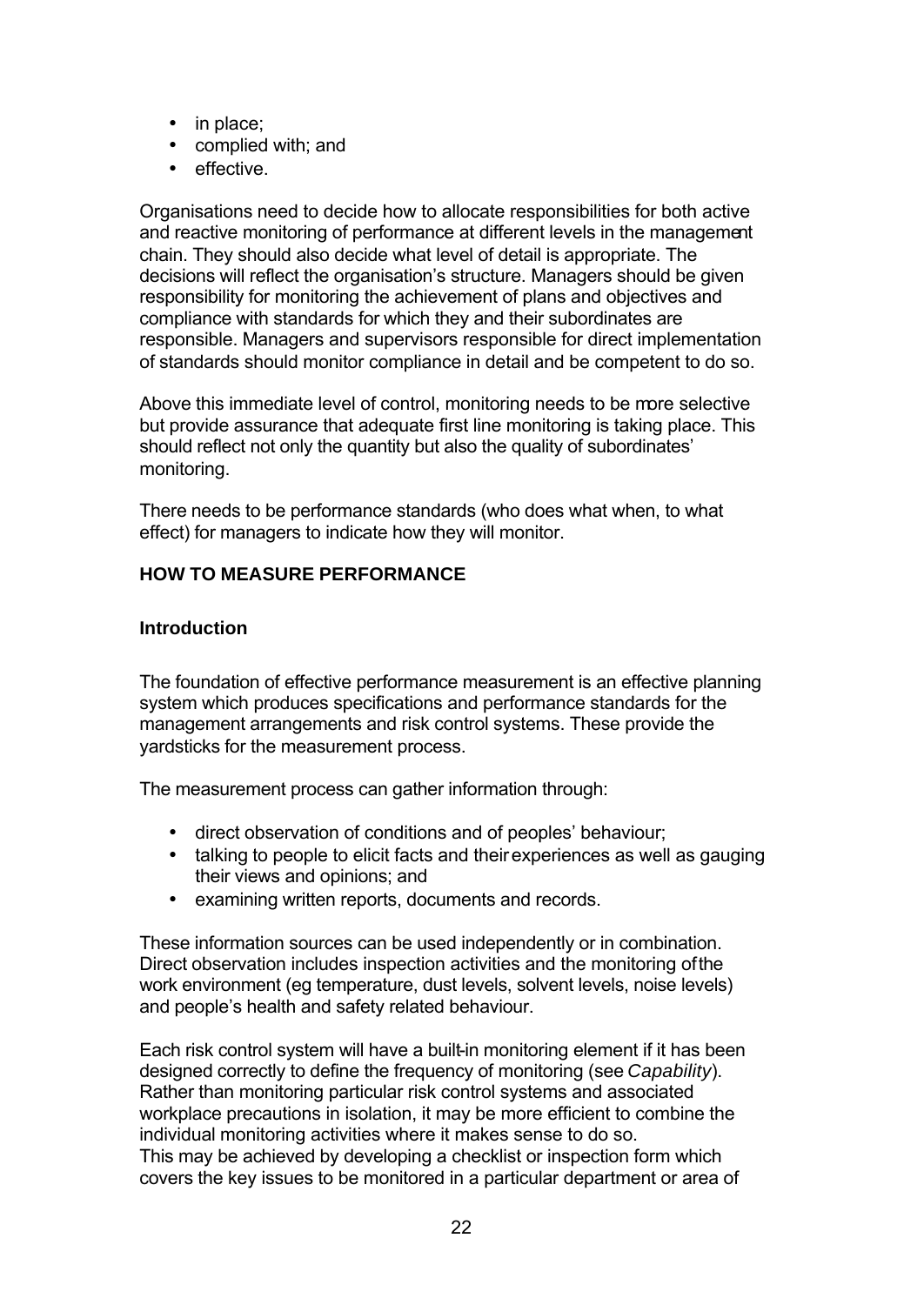the organisation within a particular time period. It might be useful to structure this checklist using the 'four Ps' (note that the examples are not a definitive list: you should be able to think of others to fit your circumstances):

# • **Premises, including:**

Access/escape. Housekeeping. Working environment.

# • **Plant and substances, including:**

Machinery guarding. Local exhaust ventilation. Use/storage/separation of materials/chemicals.

## • **Procedures, including:**

Permits to work. Use of personal protective equipment. Procedures followed.

# • **People, including:**

Health surveillance. People's behaviour. Appropriate authorised person.

In order to get maximum value from inspection checklists, they should be designed so that they require objective rather than subjective judgements of conditions. For example, asking the people undertaking a general inspection of the workplace to rate housekeeping as good or bad begs questions as to what does good and bad mean, and what criteria should be used to judge this.

The checklist or inspection form should facilitate:

- the planning and initiation of remedial action, by requiring those doing the inspection to rank deficiencies in order of importance;
- taking remedial actions, with names and timescales to track progress to implement improvements;
- periodic analysis to identify common features or trends which might reveal underlying weaknesses in the system; and
- information to aid judgements about changes in the frequency or nature of the monitoring arrangements.

# **Deriving performance measures**

There is online source material available for deriving performance measures, introducing a performance measurement process and interpreting and displaying performance data (see *Further information*).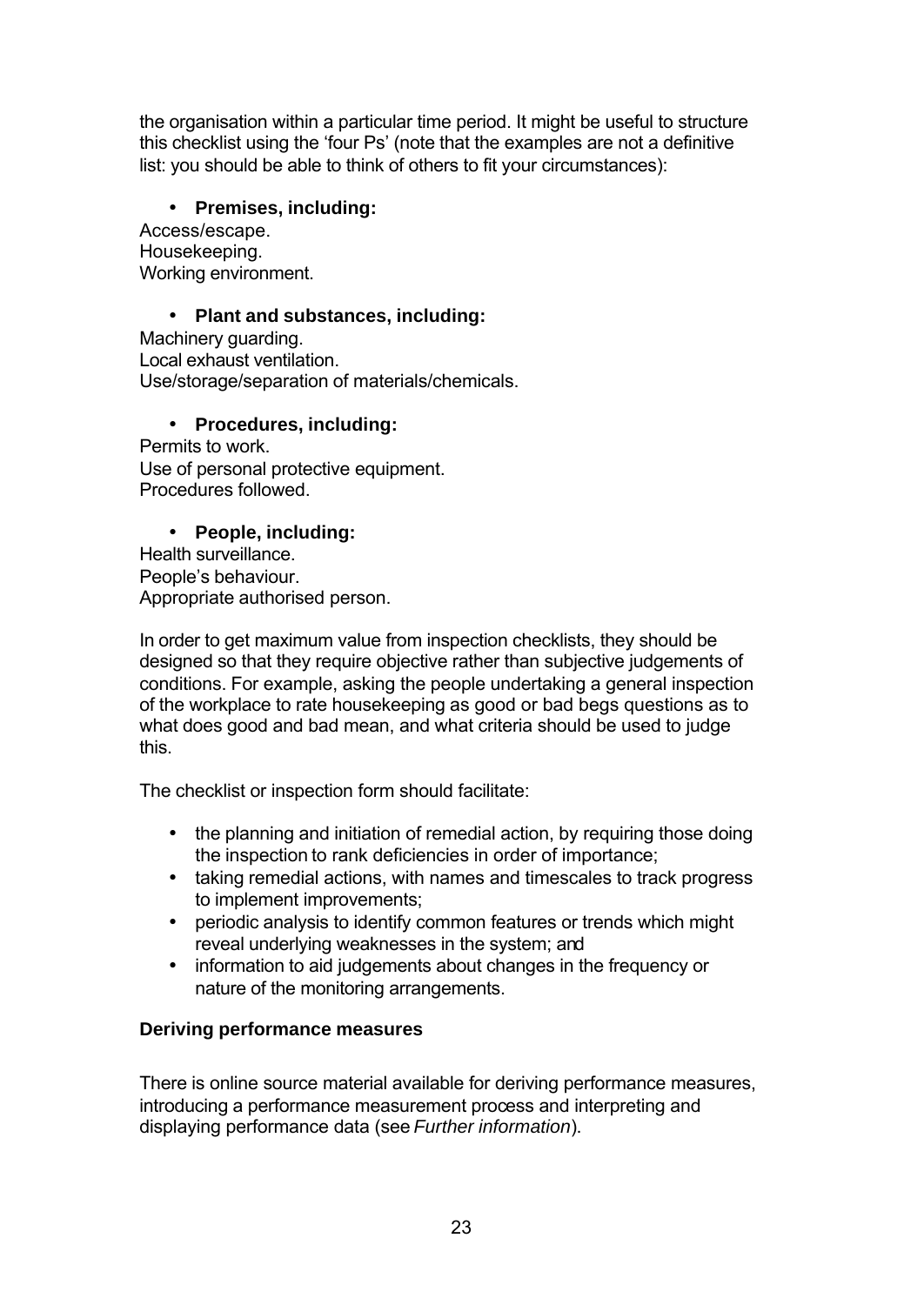Organisations need to guard against the danger of having a performance measurement process where there is measurement for measurement's sake. Just because something is amenable to measurement does not mean that it has to be measured. Like any activity, measurement has associated costs and so needs to be undertaken efficiently and to best effect.

*'The single biggest mistake organisations make is to have too few performance measures. The second biggest is to have too many' - Mark Graham Brown*

There is general agreement on the key steps in developing a performance measurement system. It is important that all those who are involved in the processes or activities have the opportunity to contribute to the following steps:

# **1 Identify the key processes**

In the case of health and safety, these will be the management arrangements, risk control systems and workplace precautions.

# **2 Analyse the key management arrangements and risk control systems to produce a process map or flow chart**

If the management arrangements and risk control systems have been designed correctly, it should be relatively easy to produce a flowchart. It is vitally important to understand how the process actually operates on the ground, so it is important to involve those responsible for implementing the process in this activity.

## **3 Identify the critical measures for each management arrangement and risk control system**

This can be done by considering:

- What outcome do we want?
- When do we want it?
- How would we know if we achieved the desired outcome?
- What are people expected to do?
- What do they need to be able to do it?
- When should they do it?
- What result should it produce?
- How would we know that people are doing what they should be doing?

Again, it is important to include the people involved in implementing the arrangements and systems in deciding what the critical measures might be.

The measures which are derived should be:

- accepted by and meaningful to those involved in the activities being measured and those who need to use the measures;
- simple/understandable/repeatable/objective;
- capable of showing trends;
- unambiguously defined;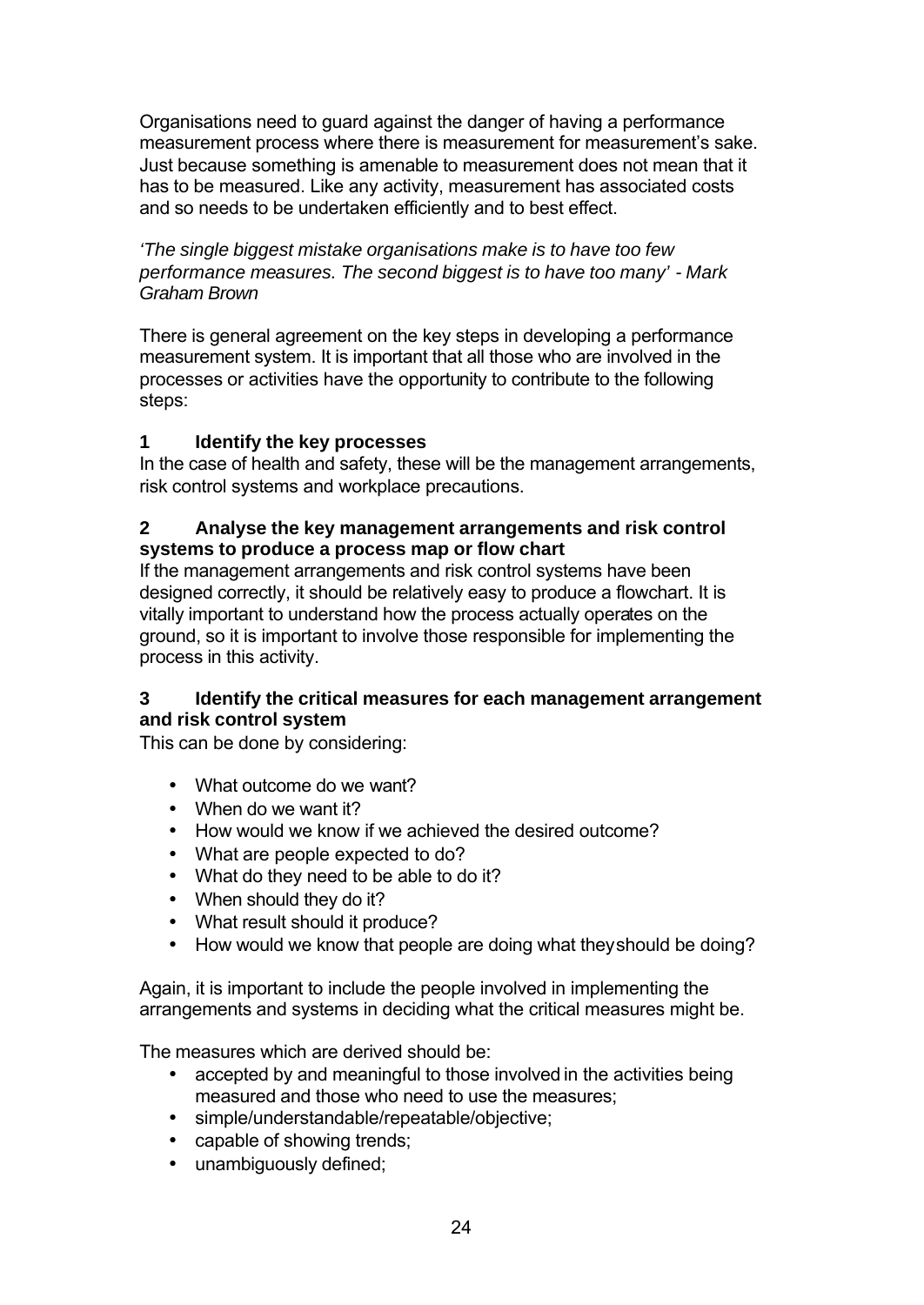- cost-effective in terms of data collection;
- timely;
- sensitive: and should
- drive appropriate behaviour.
- •

This last point is particularly important because the choice of measures can sometimes promote behaviours which are in conflict with the desired outcomes. For example, rewarding low accident rates (in the absence of other measures of performance) can lead to under-reporting. Or merely counting the number of safety meetings held by a supervisor can lead to the target for the number of safety meetings being achieved but the quality being very poor.

# **4 Establish baselines for each measure**

Once the individual measures have been established then baseline data needs to be established.

# **5 Establish goals or targets for each measure**.

Again, this should be done by involving the people who are expected to operate the particular activity rather than imposing goals or targets on them arbitrarily.

**6 Assign responsibility for collecting and analysing the data** It is important to assign responsibility for collecting and analysing the data, and to hold people accountable for this activity.

# **7 Compare actual performance against target**

The emphasis should be on achievements rather than failures, but it is important to analyse the reasons for substandard performance if improvements are to be made.

## **8 Decide on corrective action**

The measurement data should provide information to enable decisions to be made about what corrective action is required and where and when it is necessary.

## **9 Review the measures**

The measures derived need to be reviewed regularly to ensure that they remain appropriate, useful and cost-effective. There should not be frequent changes of measures because this can lead to confusion.

## **Improving your performance measurement arrangements**

In seeking to improve your organisation's approach to measuring health and safety performance, a useful starting point is to review what measuring activity is currently taking place against this guidance. You should include consideration of:

- range, nature and deployment;
- gaps in the coverage;
- balance and emphasis;
- design basis;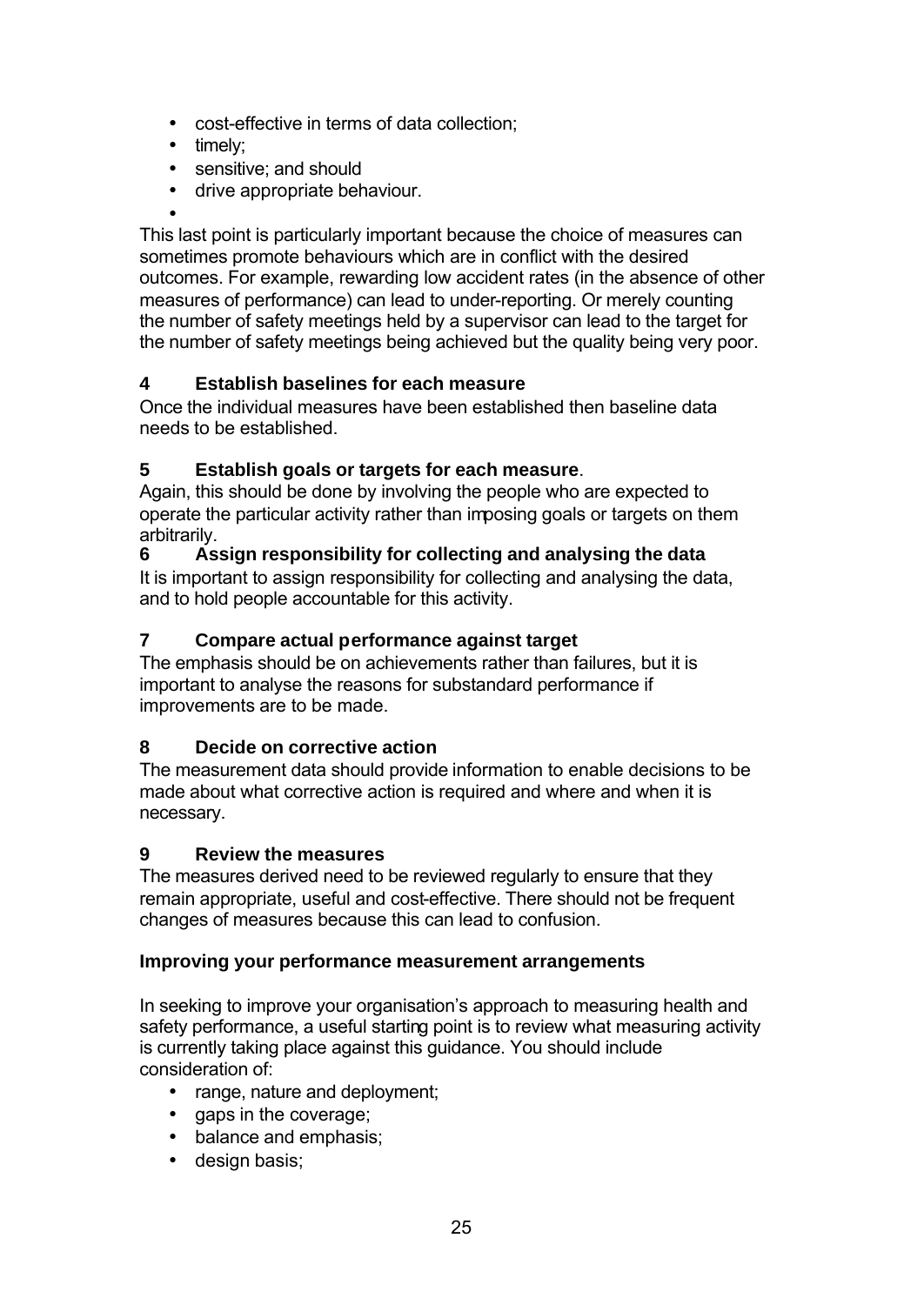- frequency too little/too much;
- responsibility for collecting, analysing and reporting measurement information;
- corrective action arrangements; and
- effectiveness in driving improvement.

• This might best be done using a team approach involving managers, supervisors, employees and safety representatives. The *References* also provide useful information.

The first aim should be to develop a measurement system which provides information to enable you to comply with relevant legal requirements as a minimum.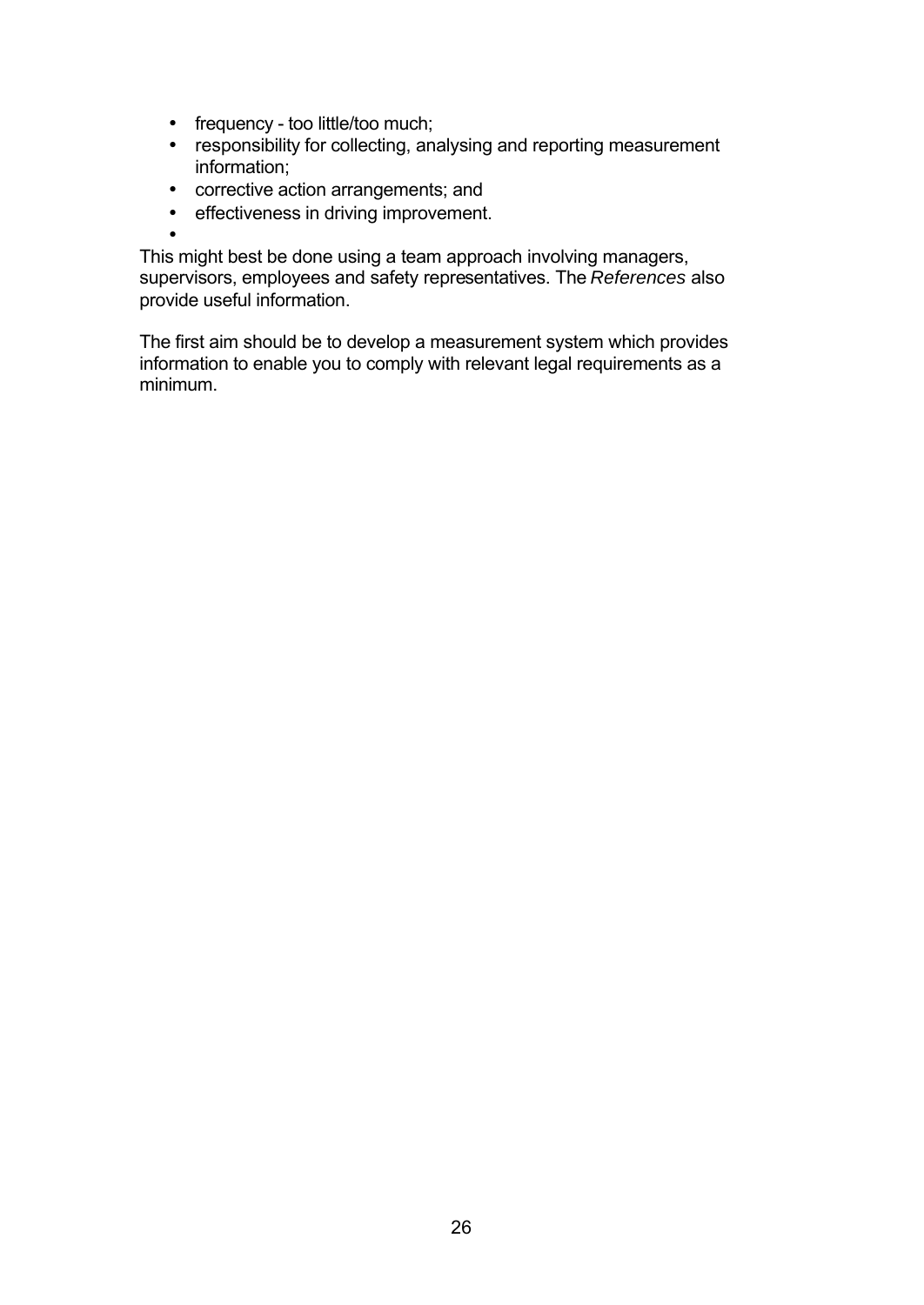# **REFERENCES**

1 *Successful health and safety management* HSG 65 2nd Edition HSE Books 2000 ISBN 0 7176 1276 7

The chapter on *Planning and implementing* is included here.

2 *Revitalising Health and Safety*: www.hse.gov.uk/links/revital.htm Health and safety in annual reports: guidance from the Health and Safety Commission: www.hse.gov.uk/revital/annual.htm

3 *Internal control: Guidance for directors on the combined code* (Turnbull Report) Institute of Chartered Accountants in England and Wales 1999 SBN 1 84152 010 1

Available online at: www.icaew.co.uk/internalcontrol

4 *Society and business: Developing corporate social responsibility in the UK* Department of Trade and Industry web site: www.societyandbusiness.gov.uk

5 *Health and safety climate survey tool* Information pack HSE Books 1997 ISBN 0 7176 1462 X Available online at www.hse.gov.uk/pubns/misc097.pdf *Summary guide to safety climate tools*  www.hse.gov.uk/research/otopdf/1999/oto99063.pdf

6 Contract Research Report on behavioural safety - currently in production. Contract Research Reports are available on the HSE website on www.hse.gov.uk/research/frameset/crr/index.htm

7 *Reducing error and influencing behaviour* HSG 48 (Second revised edition) HSE Books 2000 ISBN 0 7176 2452 8

8 *Health and safety benchmarking. Improving together. Guidance for those interested in applying benchmarking to health and safety* INDG301 HSE Books 1999

This free leaflet is also available online at www.hse.gov.uk/pubns/indg301.pdf

While every effort has been made to ensure the accuracy of the references listed in this publication, their future availability cannot be guaranteed.

HSE priced and free publications are available by mail order from HSE Books, PO Box 1999, Sudbury, Suffolk CO10 2WA Tel: 01787 881165 Fax: 01787 313995 Website: www.hsebooks.co.uk (HSE priced publications are also available from bookshops.)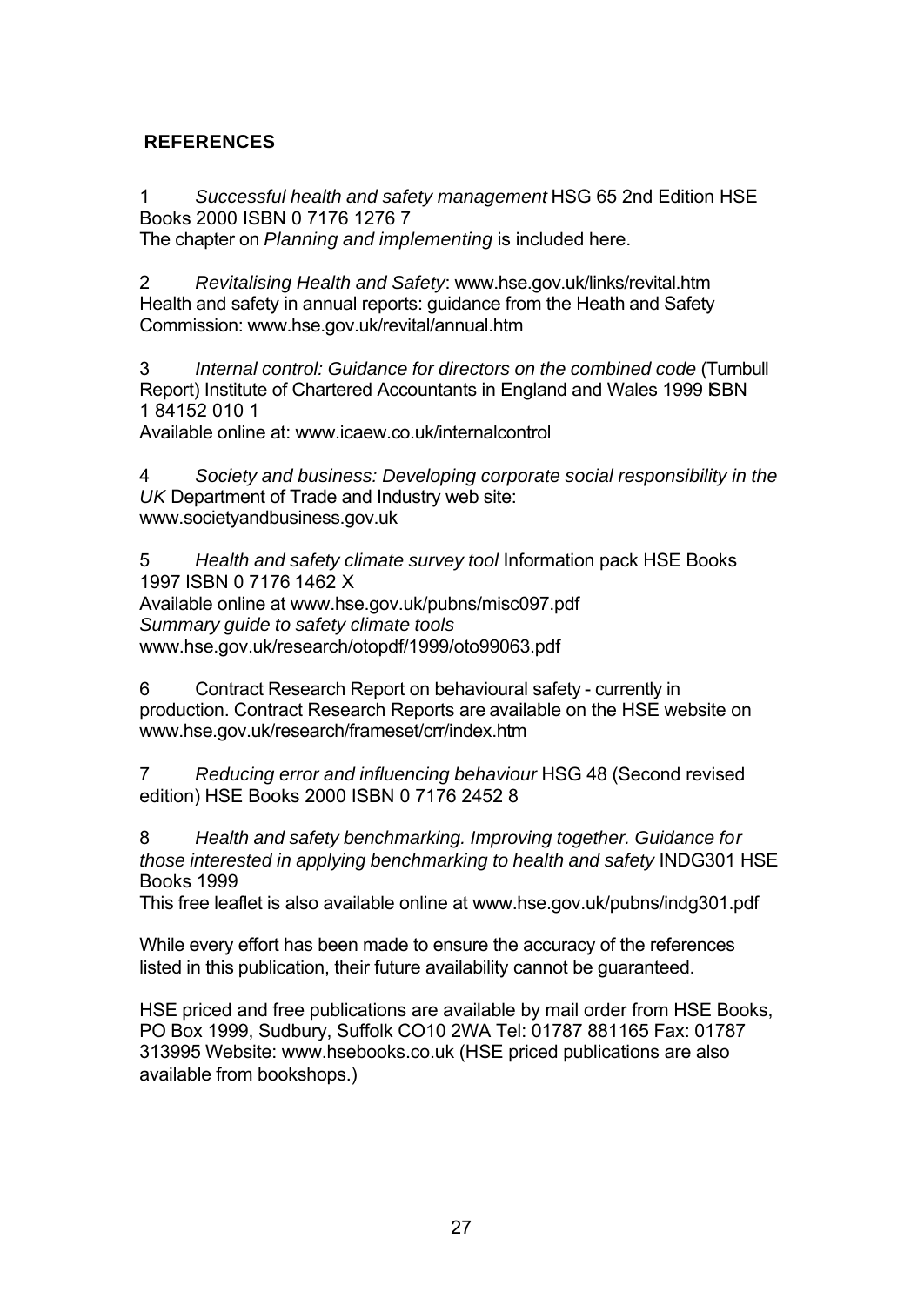For information about health and safety ring HSE's InfoLine Tel: 08701 545500 Fax: 02920 859260 e-mail: hseinformationservices@natbrit.com or write to HSE Information Services, Caerphilly Business Park, Caerphilly CF83 3GG. You can also visit HSE's websit[e: www.hse.gov.uk](http://www.hse.gov.uk/index.htm)

## **FURTHER INFORMATION**

Further information on performance measurement can be found in the following guidance:

*The performance-based management handbook* Oak Ridge Institute for Science and Education Performance-Based Management Special Interest **Group** 

www.orau.gov/pbm/pbmhandbook/pbmhandbook.html

The *Handbook* is a six-volume compilation of tools and techniques for implementing the US Government Performance and Results Act of 1993. A six step 'Performance measurement process model' was developed, each step corresponding to one of the six volumes of the *Handbook*. The contents and key points of individual volumes are detailed below.

*Vol 1: Establishing and maintaining a performance-based management program*

Contains an overview of the whole *Handbook*. Includes the initial step of the performance management process. This concentrates on how to define organisational mission and strategic objectives for a performance measurement system to deliver.

*Vol 2: Establishing and updating performance objectives and measures* Details the basics of performance measurement. Gives examples of measurement frameworks (balanced scorecard, 'critical few', and performance dashboards) and approaches to development of indicator sets. *Vol 3: Establishing accountability for performance*

Considers the concepts of accountability and how these relate to the development and operation of a performance measurement system. *Vol 4: Collecting data to assess performance*

Considers the issues arising from data collection. These include the establishment of measurement requirements; what data is then needed; methods that can be used to collect the data; and optimisation of data collection against frequency, cost and privacy concerns.

*Vol 5: Analysing and reviewing performance data*

Considers how to develop analysis and meaningful interpretation of data once collected. Examines how to identify whether variation is statistically significant or not and how to check for bias and inconsistencies in data.

*Vol 6: Using performance information to drive improvement* Considers how to use the results of the performance indicator analysis to drive improvements. Includes consideration of benchmarking and process continuous improvement or reengineering.

*How to measure performance: A handbook of techniques and tools* Training Resources and Data Exchange (TRADE) Performance-Based Management Special Interest Group www.orau.gov/pbm/handbook/handbook2.html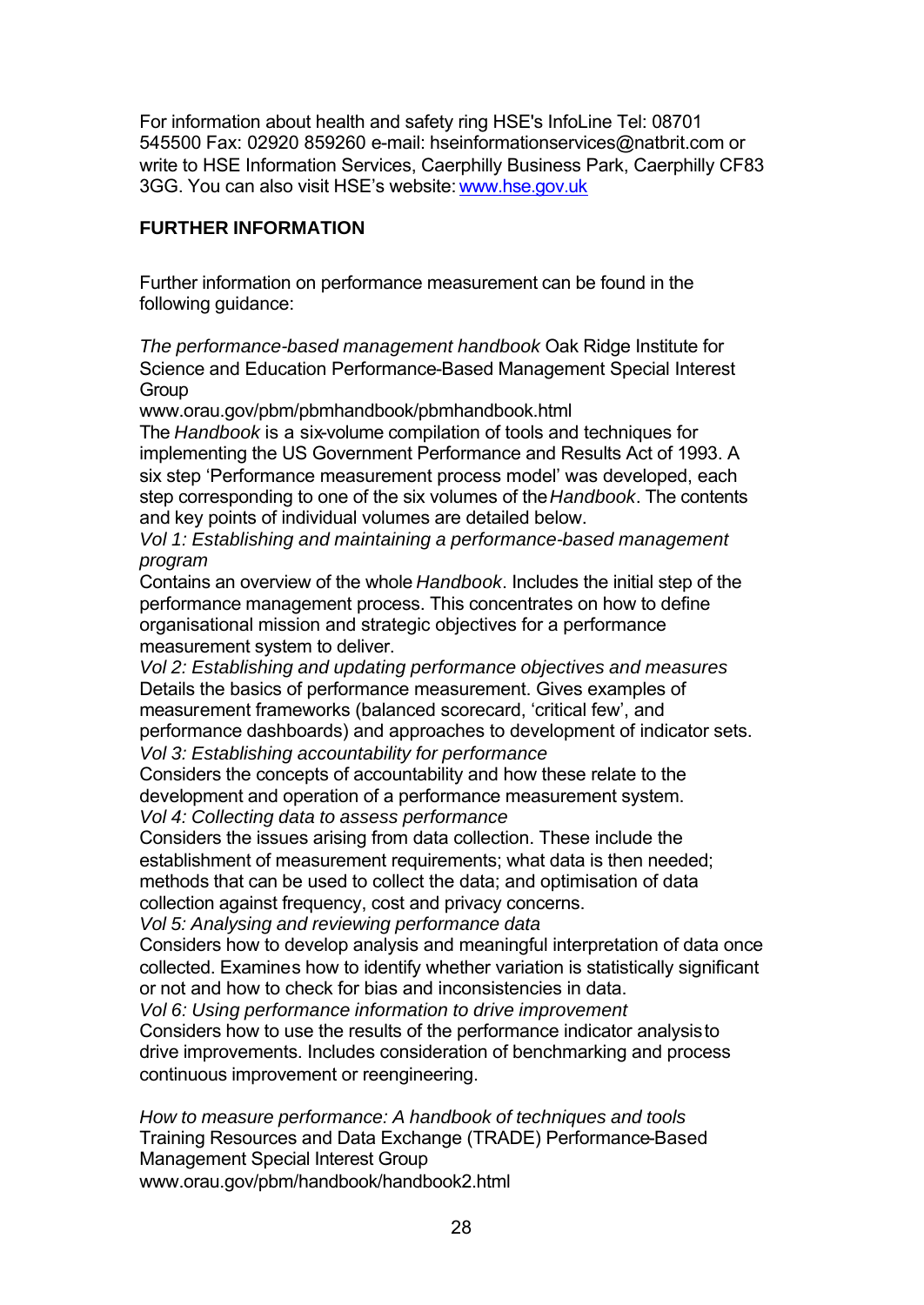Prepared by US Department of Energy and Oak Ridge Associated Universities. A guide for organisations to determine what type of indicators they need. Provides guidance on what should be measured, and some examples of how such a system can be set up. Three systems for constructing indexes are described, as well as a substantial case study.

*Serving the American public: Best practices in performance measurement.*  Benchmarking Study Report June 1997

http://govinfo.library.unt.edu/npr/library/papers/benchmrk/nprbook.html Or http://govinfo.library.unt.edu/npr/library/papers/benchmrk/nprbook.pdf Best practice study undertaken to detail processes and approaches of organisations considered to be best in class for performance measurement and management

Audit Commission guidance:

*Aiming to improve: The principles of performance measurement* Audit Commission 2000 ISBN 1 86240 227 2

Available online at www.audit-commission.gov.uk/publications/brpperfm.shtml An introduction to why performance is measured, and the basic principles behind performance measurement.

*On target: The practice of performance indicators* Audit Commission 2000 ISBN 1 86240286 8

Available online at

http://www.auditcommission.gov.uk/publications/brtargets.html Considers how performance indicators can be developed and used in practice. Examines different types of indicators, achieving a balanced set of indicators, and the criteria for robust meaningful indicators. Includes case studies and considers pitfalls to avoid.

Both papers related mainly to auditing and meeting national performance standards.

Stephen A Newell *A new paradigm for safety and health metrics: Framework, tools, applications and opportunities* Organisation Resources Counselors Inc www.orc-dc.com

Presentation of ongoing work to develop health and safety metrics.

This guidance is issued by the Health and Safety Executive. Following the guidance is not compulsory and you are free to take other action. But if you do follow the guidance you will normally be doing enough to comply with the law. Health and safety inspectors seek to secure compliance with the law and may refer to this guidance as illustrating good practice.

## **FEEDBACK**

We would be interested to receive your views on any aspects of this document and ways we might develop and improve it.